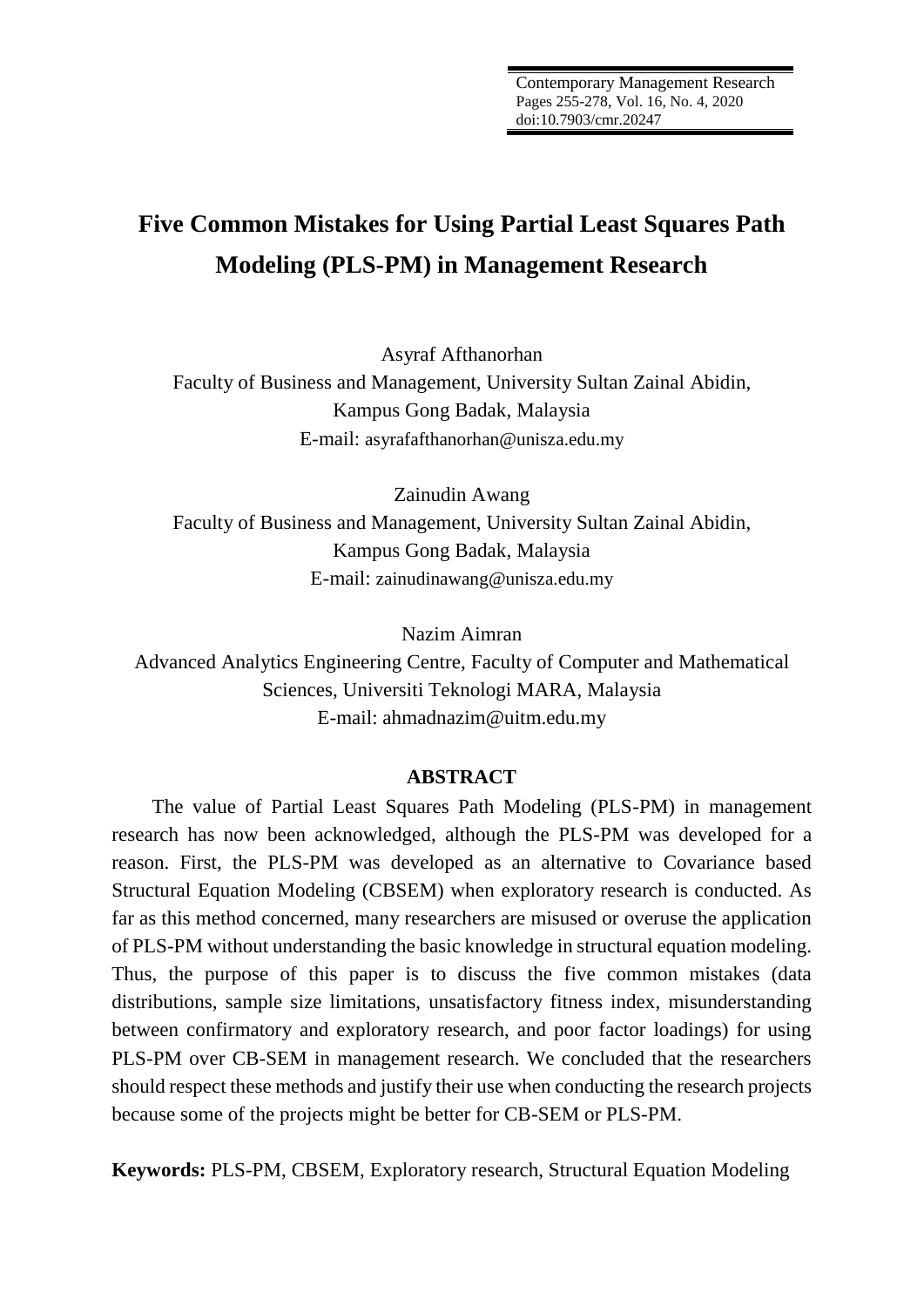## **INTRODUCTION**

In the past few years, the marketing and management research has been a substantive increase in the number of submissions, dissertations, journals, and publications using Partial Least Square Path Modeling (PLS-PM) techniques (Aimran et al., 2017; Afthanorhan et al., 2018) as displayed in Figure 1. In this analysis, we included keywords related to PLS-PM to better understand the substantive research topic of interest. This recent increase might be due to the increasing number of friendly statistical packages such as SmartPLS, PLS Gui SaaS, WarpPLS, VisualPLS, XLSTATPLS, SPADPLS, Adanco, and PLS Graph. Another reason could be the increased relevant resources explaining its application, such as Hair et al. (2019), Ghasemy et al. (2020), and Ringle et al. (2019).



**Figure 1** *Word Cloud of the Keyword of the Top Field Using PLS-PM*

The PLS-PM was also recognized as the composite factor method as the method generates the parameter estimates from the linear combination of manifest variables in the construct. In contrast, the Covariance Based Structural Equation Modeling (CBSEM) that exemplified in several statistical packages such as AMOS, LISREL, Mplus, EQS, and Lavaan known as the common factor method. Both of them are differently used, as depicted in Table 1. Dijkstra & Henseler (2015) reported that PLS-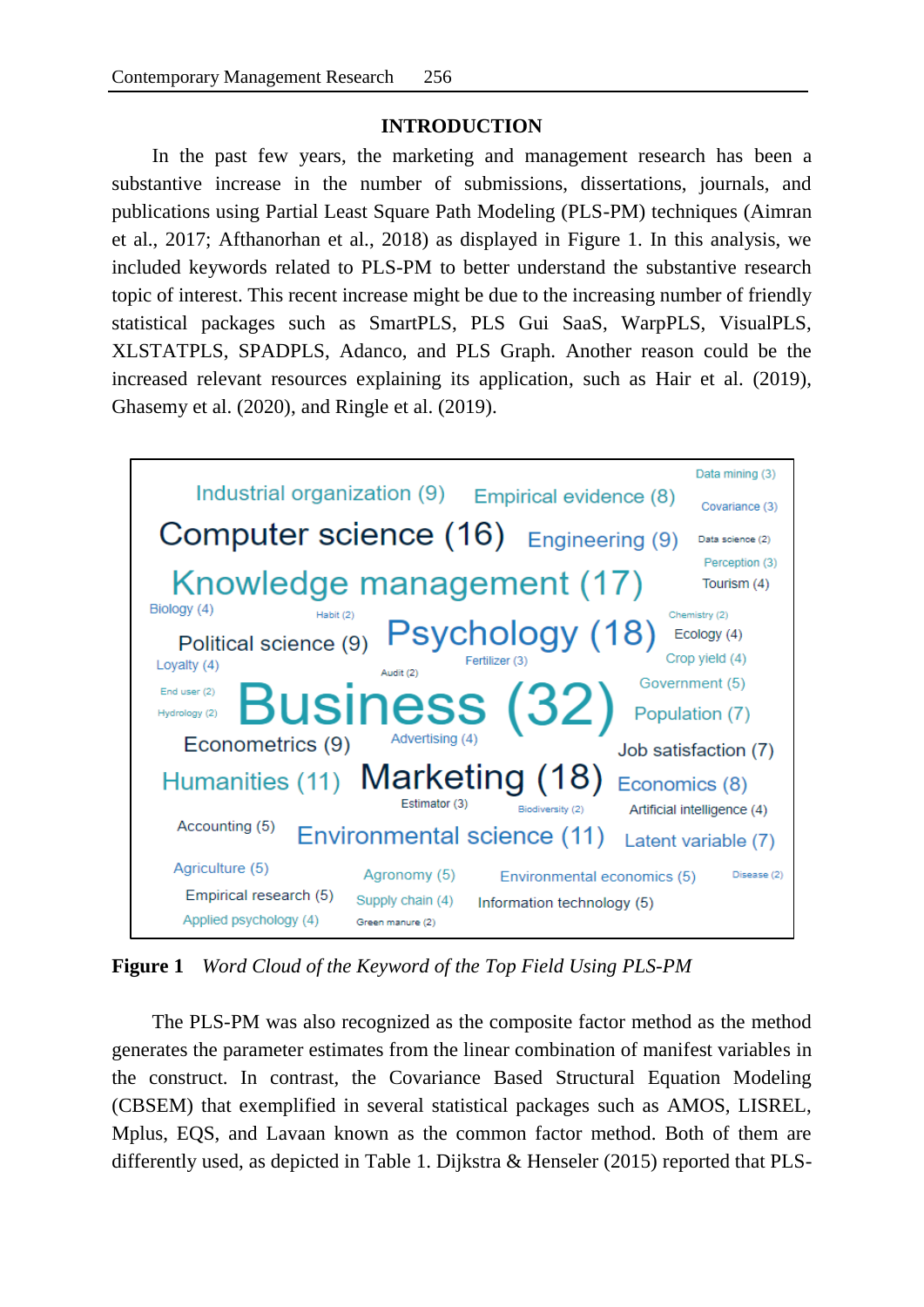PM was declared as the most prominent approach among the composite factor method because it can assist the applied researchers to handle complex modeling without the presence of stringent assumption which contradicts what CBSEM has (Zainol et al., 2019; Afthanorhan et al., 2019).

| <b>Common Factor Method</b>            | <b>Composite Factor Method</b>         |  |  |
|----------------------------------------|----------------------------------------|--|--|
| Maximum Likelihood-based               | <b>Partial Least Squares Path</b>      |  |  |
| CBSEM (ML-CBSEM)                       | Modeling (PLS-PM)                      |  |  |
| Diagonal Weighted Least Squares        | <b>Generalized Structure Component</b> |  |  |
| (DWLS-CBSEM)                           | Analysis (GSCA)                        |  |  |
| <b>Weighted Least Squares Maximum</b>  | Consistent PLS (PLSc)                  |  |  |
| Variance (WLSMV-CBSEM)                 |                                        |  |  |
| <b>Asymptotic Distribution Free</b>    | <b>Weighted PLS</b>                    |  |  |
| (ADF-CBSEM)                            |                                        |  |  |
| <b>Generalized Least Squares (GLS-</b> | <b>PLS</b> Predict                     |  |  |
| <b>CBSEM</b>                           |                                        |  |  |
| <b>Statistical Software</b>            |                                        |  |  |
| <b>AMOS</b>                            | <b>SmartPLS</b>                        |  |  |
| LISREL                                 | <b>ADANCO</b>                          |  |  |
| <b>MPLUS</b>                           | Warp PLS                               |  |  |
| <b>LAVAAN</b>                          | PLS Graph                              |  |  |
| <b>EQS</b>                             | PLS Gui                                |  |  |

**Table 1** *Common Factor and Composite Factor Method*

In the historical roots, PLS-PM was formulated by Herman Wold in 1982 that is recognized as an alternative to the CBSEM method (Wold, 2004). This, however, PLS-PM was viewed as not appropriate for statistical tools in empirical research as it has serious implications for model specifications, absence of measurement error, biasedness of indicator loadings and weight, biasedness of construct correlation, lacking global fitness index, and improper solution to bootstrapping techniques (Antonakis et al., 2010; Vandenberg, 2006; Ronkko & Evermann, 2013; Aguirre-Urreta & Marakas, 2014; Mcintosh et al., 2014; Goodhue, Lewis & Thompson, 2012; Aguirre-Urreta & Ronkko, 2018). Such previous researches are addressed allegedly insurmountable flaws associated with the use of PLS-PM and go so far as to explicitly and implicitly call for a ban and condemn their use.

Nevertheless, Lohmoller (1989) and Henseler, Hubona, & Ray (2016) claimed that PLS-PM remains relevant if the study is accompanying with exploratory purpose or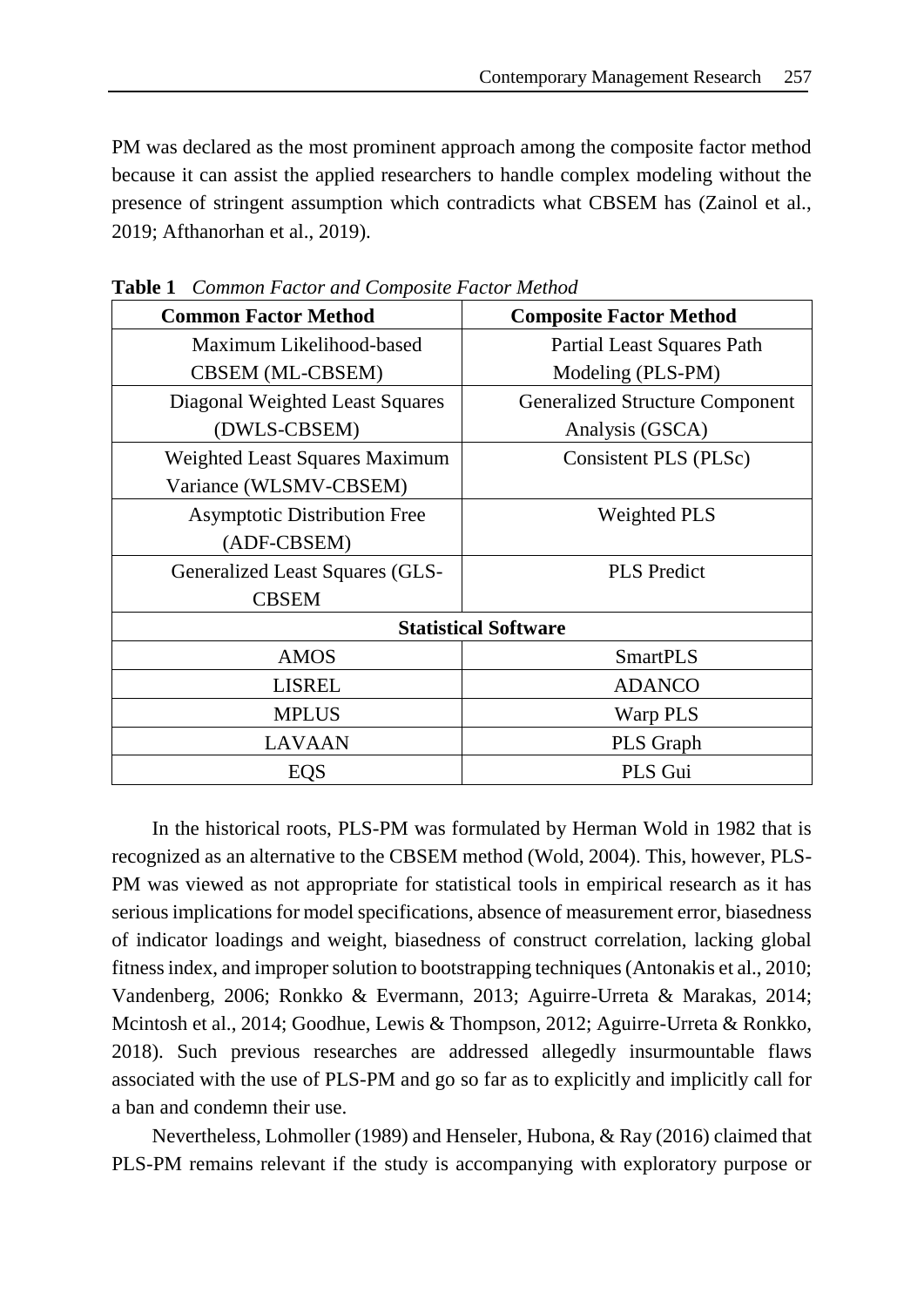misspecification of the measurement model. The misspecification measurement model can be identified if the applied researchers are not sure about the causal effect between exogenous and endogenous constructs. The exploratory purpose is defined if the applied researchers are not having possible literature theories or evidence to support the model proposed. More precisely, the PLS-PM was proper for predicting rather than estimating the relationships between latent variables or construct in a hypothesized model. Although PLS-PM was known for exploratory purpose since its inception yet, some of the applied researchers elucidated that PLS-PM can fix with the confirmatory or exploratory purpose (Ringle et al., 2018; Sarstedt et al., 2016; Schuberth, Henseler, & Dijkstra, 2018). Throughout their discussions, the method of PLS-PM is apparently accepted in many journals or publications for confirmatory purposes as it uses an established theory for testing.

Since then, the debate on the true nature of PLS-PM was endless, specifically on statistical methodologies. Unfortunately, articles on statistical flaws within PLS-PM are not considered seriously, and its usefulness is repeatability used in all situations. To be clear, many applied researchers were overuse PLS-PM in management research. The applied researcher should bear in mind that there are a time and place for PLS-PM or CBSEM that we can use for data analysis. For this example, there are times in which PLS-PM is can or cannot be applied in management research rather than encouraging it to be a method of choice in various domains. Therefore, it would be better if the applied researchers can understand the concept of PLS-PM and know when it can be used to examine a research model.

In other words, the researchers are just as lackadaisical about selecting the appropriate approach in SEM as they seem inclined to handle less stringent assumptions. Compared with standard CBSEM, the statistical assumptions are even more complicated as the Maximum Likelihood estimator is always preferred. As such, the applied researcher's opined PLS-PM indeed was a 'silver bullet' method without an attempt to understand the statistical underpinnings. The intractable publications using PLS-PM are actually questionable because the estimates yielded from that analysis may not be compatible with the model proposed as PLS-PM naturally developed for exploratory sense. Consequently, one can be sure that many publications in the confirmatory sense with PLS-PM are improper solutions which mean most of the previous findings was not meet the current dynamics progress. With this consistent thinking, Dijkstra & Henseler (2015) consent to label PLS-PM under exploratory sense. They admitted PLS-PM technique could not be relevant for confirmatory studies, but it can be appropriate if the factor correlations are corrected. Thus, they introduced new coefficient reliability in the conjunction of PLS-PM to provide consistent path coefficients and indicator loadings that are seemed suitable for confirmatory studies.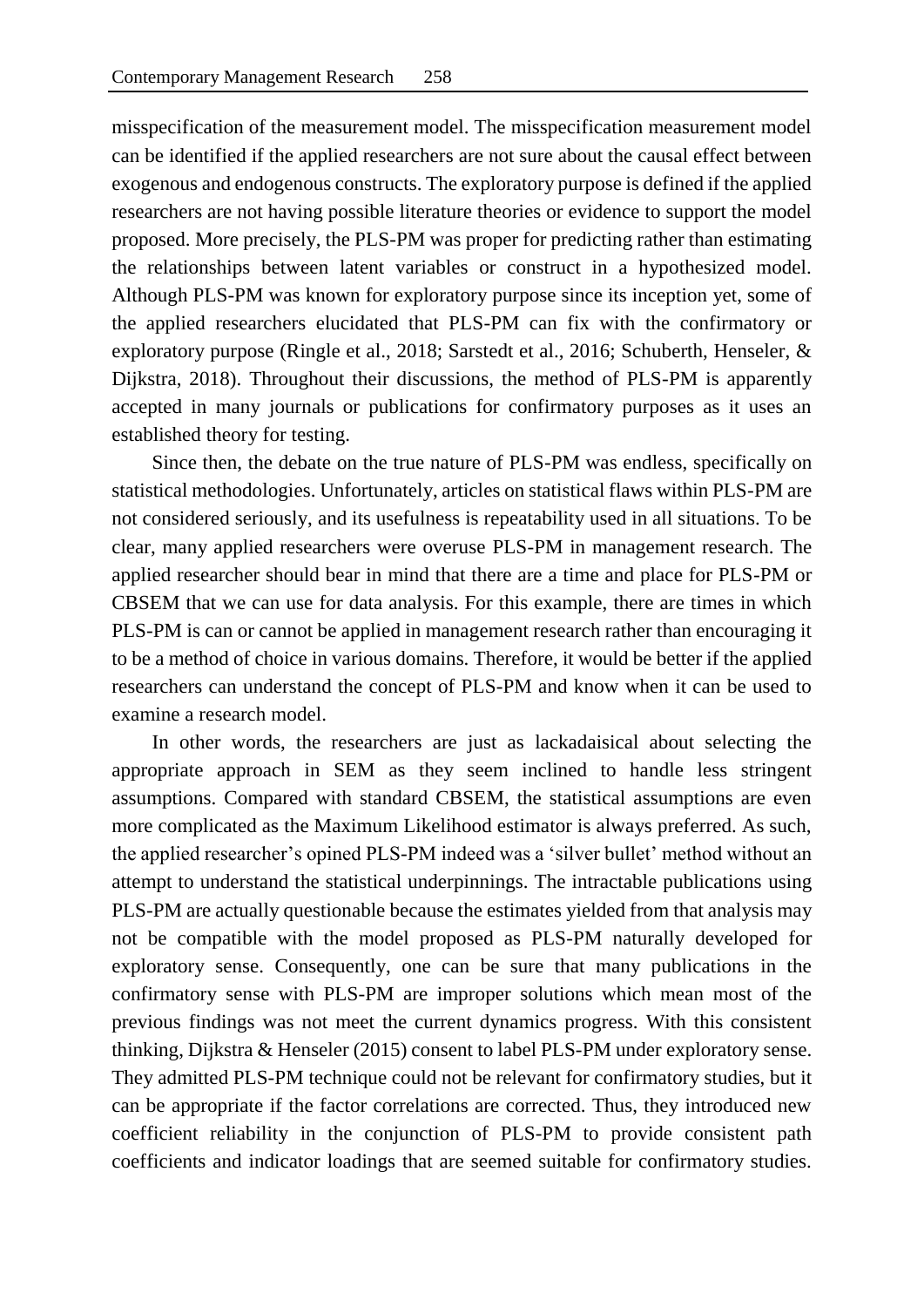The impressive development in PLS-PM, so-called Consistent Partial Least Square (PLSc), was declared more powerful than PLS-PM (Dijkstra & Scmerlleh-engel, 2014).

Although PLSc is maybe better than PLS-PM, yet, the improvement in the conjunction of PLS algorithm associated with factor correlations just manages to produce consistent estimates and indicator loadings that are always debated for many ages. In fact, there are more other statistical flaws present in its application that are still unresolved. Thus, it is too early to note PLSc tenable as CBSEM to accommodate well in the confirmatory approach that seeks accurate estimates of one variable's effects on another variable (Bollen & Diamantopoulos, 2017). To be part of the confirmatory approach, the method adopted should comply with several statistical assumptions so that the results produced are not harmed (improper solutions). In particular, the procedures related to the confirmatory approach must take into account the measurement error, measurement effect, consistent indicator loadings, consistent factor correlations, global fit indexes, disturbance of the endogenous variables, and high statistical power (tended to reject poor models). Among these, PLSc is lags far behind those of CBSEM in many perspectives.

Turning back to the discussion on PLS-PM, more researchers believe PLS-PM was capable as CBSEM to adapt well as a confirmatory approach. Yet, this faithful is contravene with the recent seminal work by Dijkstra & Henseler (2015). Accordingly, PLS-PM was only relevant if the models were classified under exploratory sense, and PLSc is superior to accommodate both characters, whether in the exploratory or confirmatory sense. Yet, the interpretation confounding within PLS-PM in behavioral sciences has remained unclear. Instead, this is not a good time to propose PLSc technique if the controversy relies upon PLS-PM was kept abandoned. Therefore, it is a serious problem if the researchers are continuously misused structural equation models in the research methodology. Align with this background, the purpose of the present article is to address each possible situation that leads the researchers to adopt PLS-PM technique. Our ultimate aim is to advance our understanding to the readers of which situations are necessary for PLS-PM technique so that results revealed for managerial decisions are valid.

#### **Foundation of PLS-PM**

Historically, PLS-PM was developed as an alternative to CBSEM when the study related is too complicated and lacks literature theories (Fornell & Bookstein, 1982). Herman Wold introduced it in the early of 1970, but its inception was debated due to some limitations applied in PLS-PM. Nevertheless, its performance has been improved in the early 2000 by the proponent of PLS-PM, as shown in Figure 1.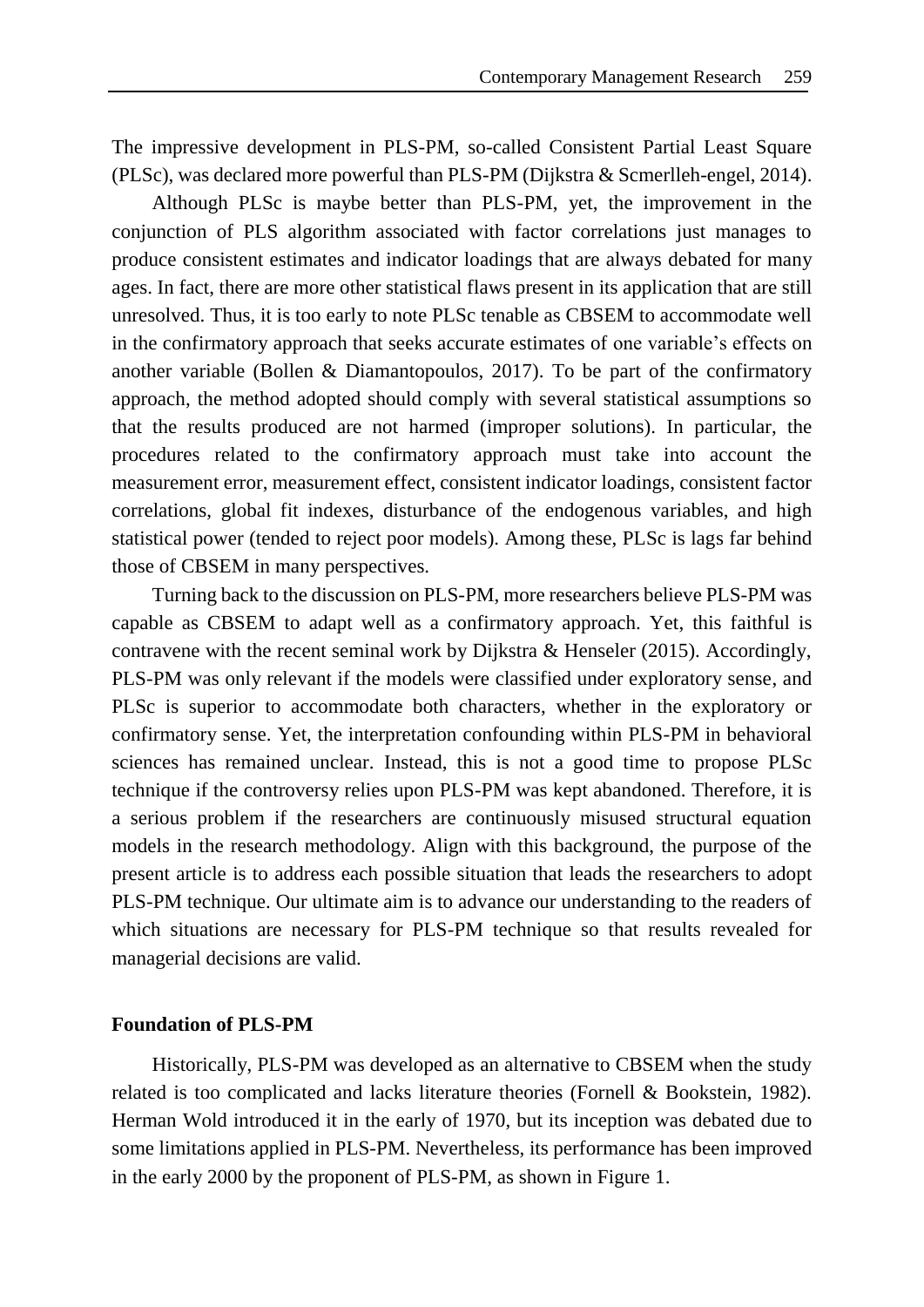

**Figure 1** *Development of PLS-PM*

To be clear, PLS analysis can be viewed as one of the composite approaches that adopt one strategy of estimating a latent variable as a component or weighted composite of indicators (Takane & Hwang, 2017; Hwang, Takane, & Tenenhaus, 2015). In contrast, the established method as CBSEM adopts a strategy of estimating a latent variable as a common factor of indicators (Bollen, 2011; Bollen & Noble, 2011). In this regard, PLS-PM can be considered a composite-based structural equation modeling. Meanwhile, CBSEM can be trusted as a common factor-based structural equation modeling.

Composite-based structural equation modeling actually has three known approaches: regression on sum scales, generalized structured component analysis, and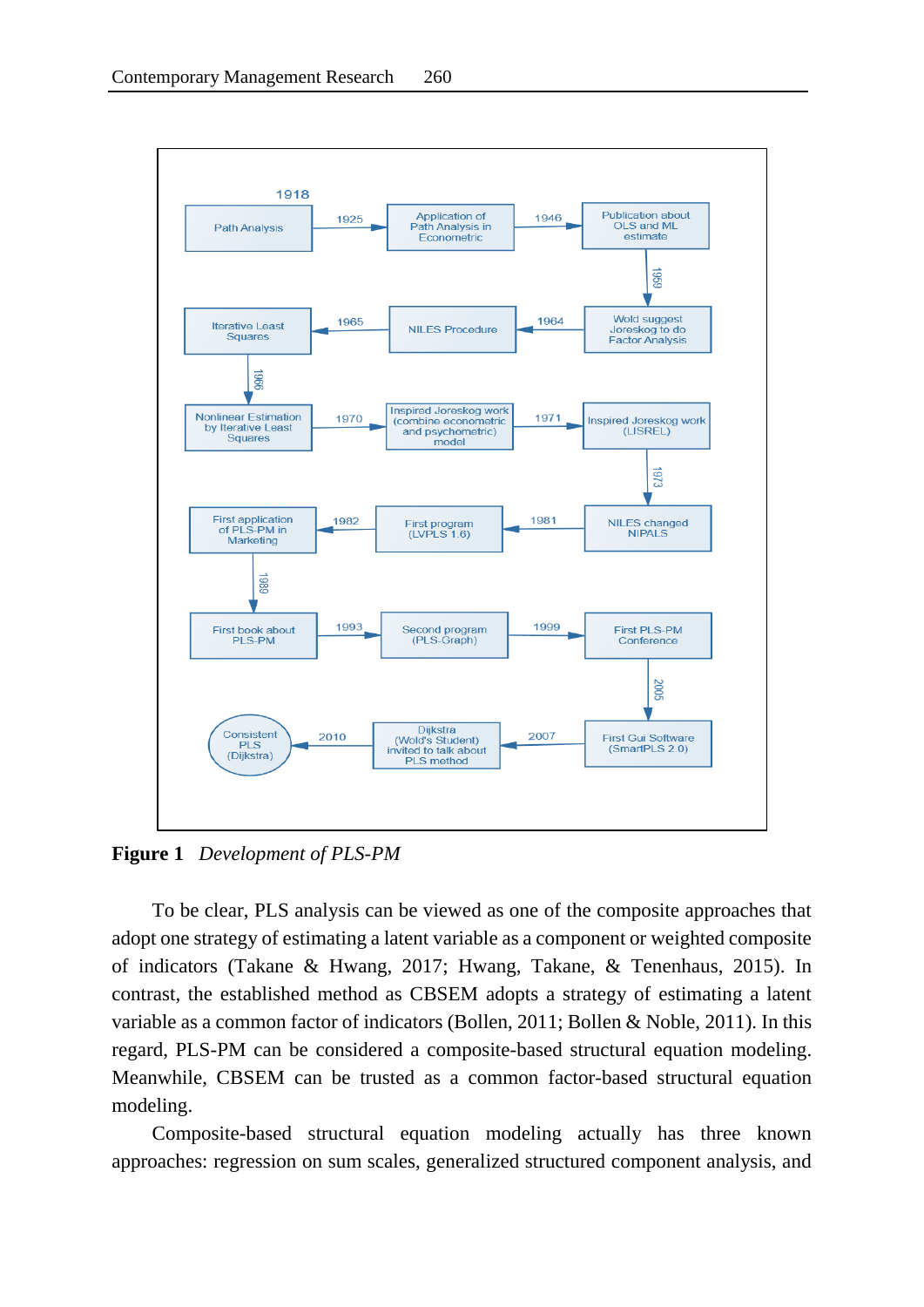PLS analysis. All of these approaches using a limited information estimator (e.g., ordinary least square) to obtain the path coefficient and indicator loadings with the help of the iterative algorithm to minimize the criterion function. Among these approaches, only PLS analysis needs two steps which called internal (component with indicators) and external (causal between latent variables) estimation that is prior to estimating the path coefficients (Hwang, Takane, Tenenhaus, 2015; Ronkko, McIntosh & Antonakis, 2015; Ronkko et al., 2016). It was believed composite is the only rationale for the exploratory purpose because PLS (composite approach) estimates a more general model than CBSEM and is less affected by model misspecification or poor model in some parts of the model. Basically, the estimates obtained were meaningless if the common factor model was incorrectly, and thus the common factor is always viewed as a confirmatory tool (Antonakis et al., 2010). Furthermore, the composite factor model relaxes the strong assumption that all the covariation between the manifest variables' block is explained by a common factor method (Henseler, Ringle, & Sarstedt, 2015). This means that the composite factor does not impose any restrictions on the covariance between manifest variables of the same latent variables. Therefore, PLS-PM has advantages over CBSEM to handle non-normal data, fewer indicators per construct, possible to include a larger number of indicators, assumes all measured variance is useful for prediction, small sample size, and fitness index is not determined.

With this regard, most the applied researchers are interested in PLS-PM attractiveness since its inception. Compared with standard CBSEM, the researchers must conduct the path analysis and confirmatory factor analysis independently to make the estimates derived reliable. To do so, researchers face the difficulty to fix the latent variables constitute under CBSEM. That is, the interpretation model must be include model testing, model validation, and model fit. All of these models are prior to achieving each construct's validity, and it is only can be presented with CBSEM.

Furthermore, global fit statistics nested in CBSEM are aimed to measure the magnitude of indicators loadings and other model parameters in a complementary fashion when assessing the measurement models. Such models do not exist in PLS-PM, which is why PLS-PM was considered an exploratory tool since it is much more flexible than CBSEM. This point may illustrate that the PLS-PM is prioritized for the exploratory approach only. As mentioned earlier, the study aims to describe what possible situations that encourage the applied researchers to elect PLS-PM rather than CBSEM.

## **Fundamental of PLS-PM**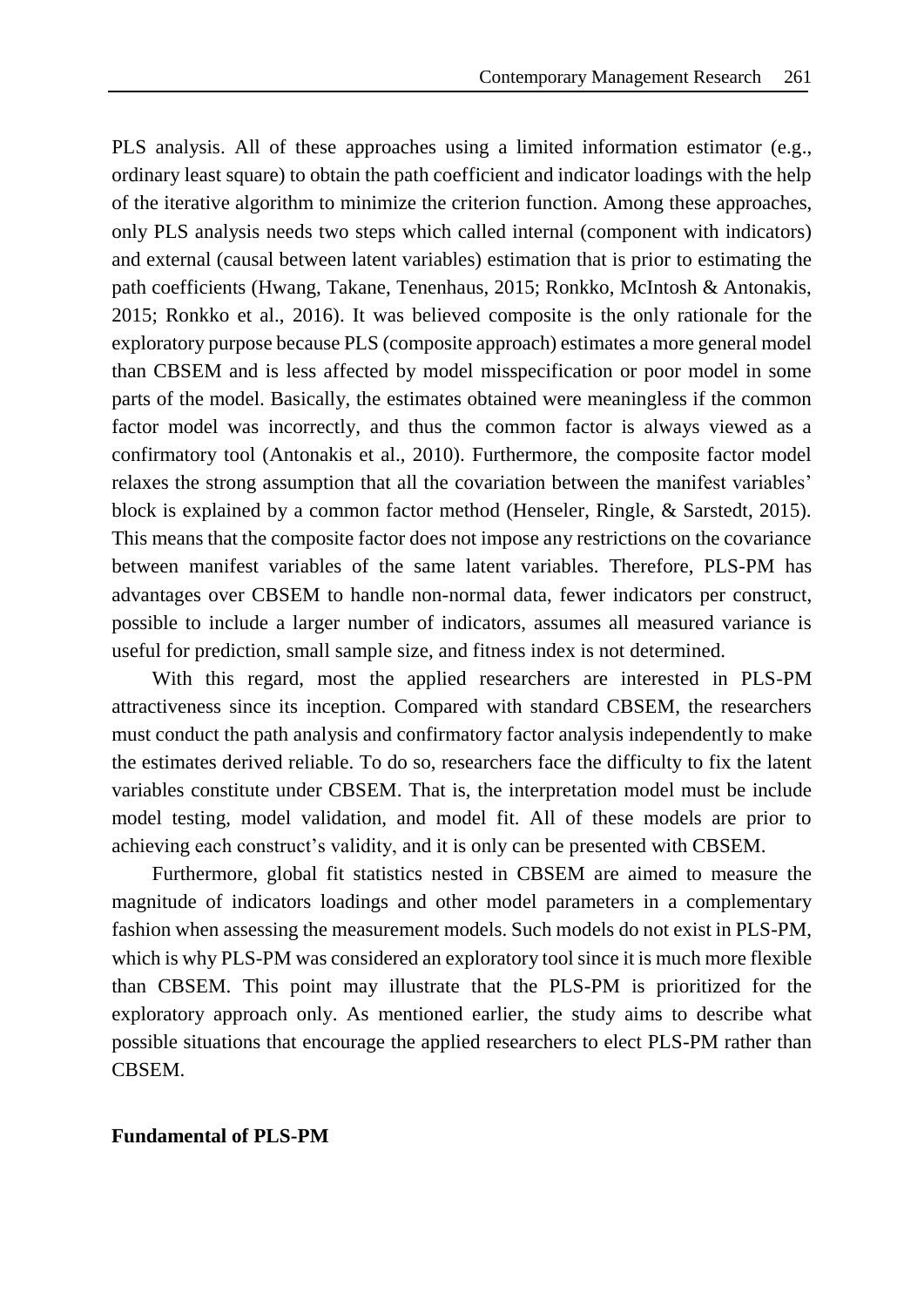For the management research, these updated methodologies achievement in PLS-PM can benefit the applied researchers as it can model the nomological network by expressing the relationships between constructs in a single research model. According to Hair et al. (2019) and Sarstedt et al. (2020), the PLS-PM was the full-fledged method that has many advantages over the CBSEM. These advantages are shown in the following table about PLS-PM properties.

| No.              | <b>Condition</b>              | <b>Explanation</b>                           |  |  |
|------------------|-------------------------------|----------------------------------------------|--|--|
| 1.               | Sample size requirement       | According to Chin (1999), PLS-PM can         |  |  |
|                  |                               | handle at least 20 sample sizes. Generally,  |  |  |
|                  |                               | the PLS-PM can achieve a high level of       |  |  |
|                  |                               | statistical power with small samples         |  |  |
| 2.               | Data distribution             | No distributional assumptions are needed.    |  |  |
|                  |                               | Thus, PLS-PM method works well with          |  |  |
|                  |                               | non-normal data distributed.                 |  |  |
| 3.               | Measurement scale             | PLS-PM can work with a categorical and       |  |  |
|                  |                               | continuous scale                             |  |  |
| $\overline{4}$ . | Number of items per construct | PLS-PM easily handle more than 50 items      |  |  |
|                  |                               | per construct as the method can generate     |  |  |
|                  |                               | the latent variable score for estimation     |  |  |
|                  |                               | purpose.                                     |  |  |
| 5.               | Model conceptualization       | PLS-PM easily incorporates formative and     |  |  |
|                  |                               | reflective construct simultaneously          |  |  |
| 6.               | Model complexity              | Can handle complex model with many           |  |  |
|                  |                               | structural relationships and items per       |  |  |
|                  |                               | construct.                                   |  |  |
| 7.               | Model identification          | PLS-PM does not have model                   |  |  |
|                  |                               | identification to generate the parameter     |  |  |
|                  |                               | estimates                                    |  |  |
| 8.               | Measurement model             | PLS-PM has a limited number of global        |  |  |
|                  | assessment                    | fitness index and can delete many items      |  |  |
| 9.               | Structural model assessment   | PLS-PM provides the predictive relevance     |  |  |
|                  |                               | $(Q2)$ and effect size $(f2)$ result for the |  |  |
|                  |                               | targeted construct                           |  |  |
| 10.              | Efficiency                    | The results can be obtained after a few      |  |  |
|                  |                               | iterations.                                  |  |  |

**Table 2** *PLS-PM Properties*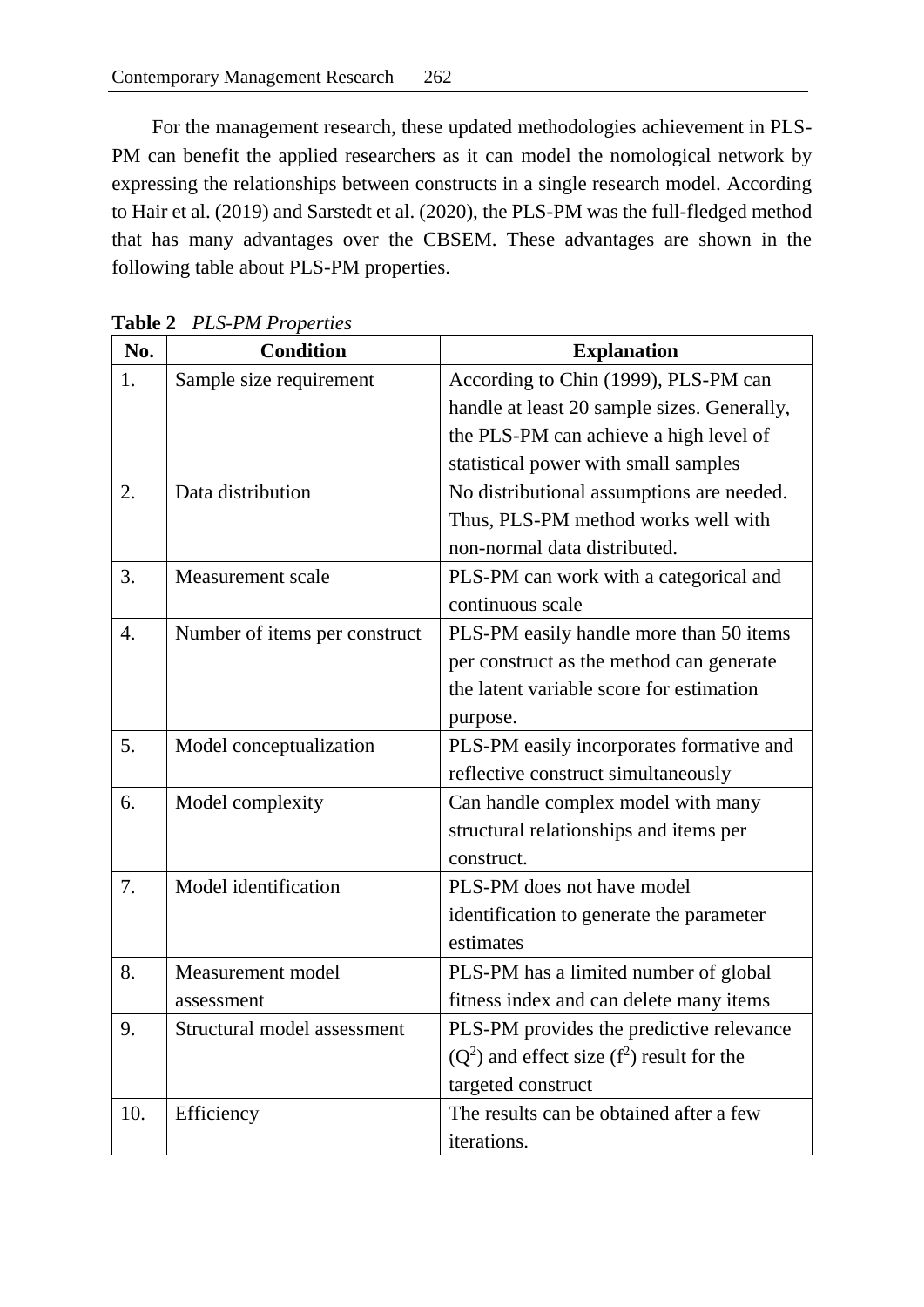# **REVIEW ON THE CRITICAL SITUATION WHEN APPLYING PLS-PM**

#### **Mistake 1: Data Distribution**

PLS-PM was always perceived as the best choice in structural equation models when the researchers have to deal with non-normal data. Because PLS-PM was developed on the basis of the non-parametric assumption that is no stringent assumption is necessary for estimating the path coefficient of the structural model. Consequently, the applied researchers believe adopting PLS-PM is not a serious issue in the research methodology in that it is well developed to control multiple variables concurrently. This belief should not be allowed in the quantitative methodology. Because every method developed actually has its own objective and purpose of assuring the research requirement can be satisfied. The main reason PLS-PM is flexible than those of CBSEM was induced the ordinary least square estimator is utilized to derive the path coefficients of measurement and structural model. That estimator relaxes the strong covariation between blocks of indicator that cannot be visualized in the model (Henseler, Hubona, & Ray, 2016). As such, the PLS-PM was viewed as a composite factor method that is appropriate for exploratory sense.

In the previous research, most of the published paper debunks that CBSEM is one of the parametric approaches that is the normality data should be considered in the first place. In order to make sure the statistical assumptions that constitute under CBSEM is achieved, they assure the normality data can be maintained. In fact, there are more simulation study believe CBSEM is totally robust against the departure of normality. It can be verified by Bollen (1989) and Jöreskog & Sörbom (1989) through their simulation studies based on non-normal data. Furthers, Yuan & Bentler (1998) contend that maximum likelihood estimator-based structural equation modeling is able to yield consistent path coefficients of the structural model from the minimum sample size of 50. The problem here is that the outcome of standard error cannot be conserved, and thus the supplementary approach is necessary as the bootstrap approach accompanies a maximum likelihood estimator to stabilize the standard error. Thereby, the existence of non-normal data can actually be remedied by applying those approaches to ensure the path coefficients of the structural model are proper.

Other than that, the researchers can attempt another estimator such as asymptotic distribution-free, which is the requirement for normal data was neglected. Because asymptotic distribution-free was not part of Consistent Asymptotic Normality (CAN), that is the normality assumption is prior to the best fit for path coefficient of structural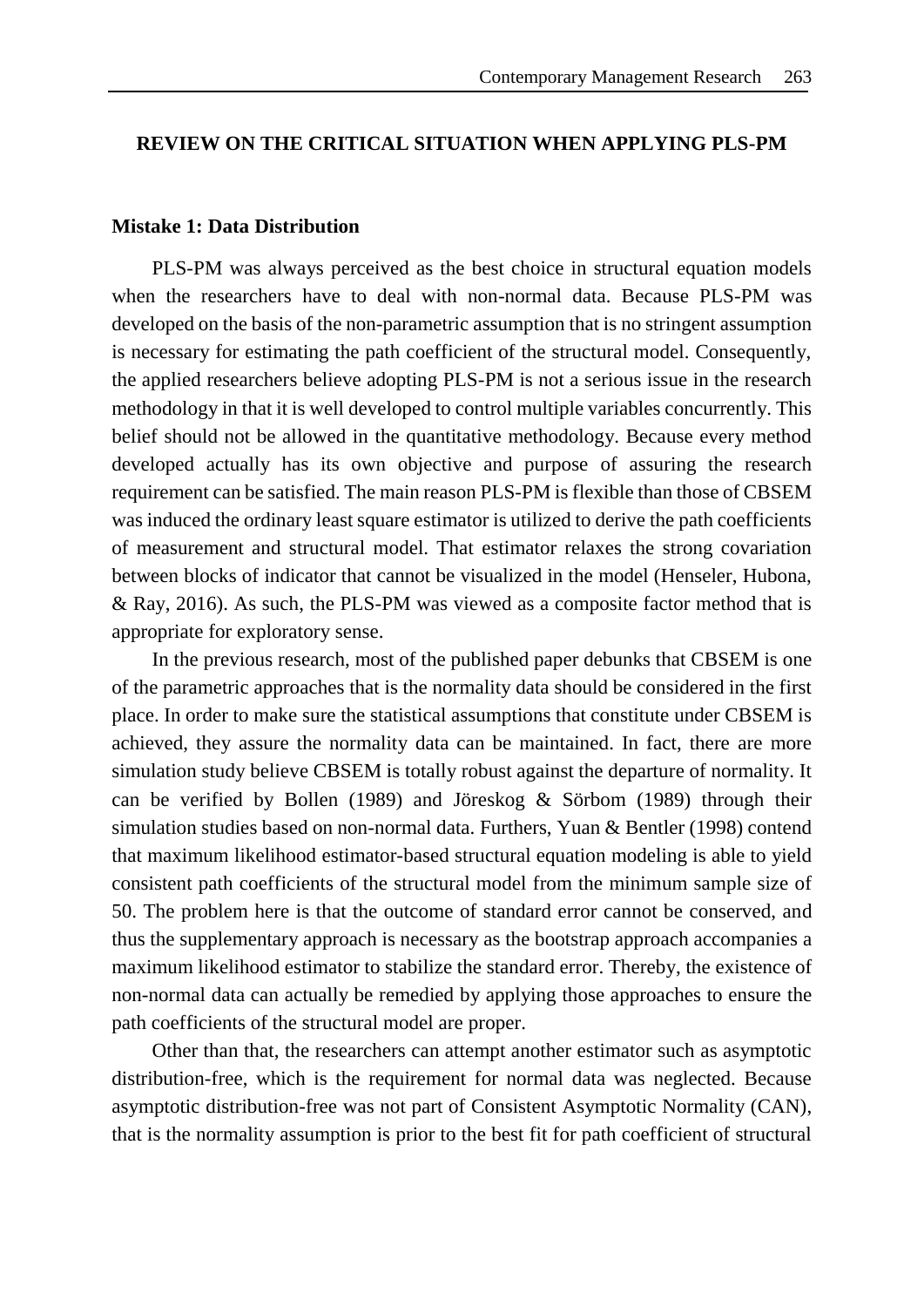model (Anderson & Gerbing, 1988). It can be inferred that traditional structural equation modeling is actually able to handle both types of normal and non-normal.

#### **Mistake 2: Sample Size Limitation**

The sample size requirement for structural equation modeling was frequently one of the problematic issues for many ages. Because there is more recent literature that decides the minimum requirement for sample size, the minimum sample size required should be more than 100 of sample size (Hoyle, 1995; Byrne, 2016; Aziz et al., 2019). Accordingly, those sample size was tailored to the nature of structural equation modeling to ensure the result revealed represents the actual population. Other than that, it can help the analyst to resort to structural equation modeling produce findings free from the presence of improper solutions and non-convergence of path coefficients (Anderson & Gerbing, 1988; Marsh, Wen, & Hau, 2004; Fan, Thompson & Wang, 1999; Chen et al., 2001). Furthers, some of the literature affirmed that the size of the model (number of indicator per factor) influence the effects of estimation method (Ding, Velicir, & Harlow, 1995; Kline, 2015; Loehlin, 1998; Marsh, Hau & Balla, 1998) and it was believe become one of the common practice lately for those whom interest to structural equation modeling as their resolution. Thereby, an unreasonable sample size (below than 100 of sample size) resulting in the researchers leading to another convenience approach that is not necessary for high samples.

As such, the PLS-PM may be preferable to those of CB-SEM if the researchers deal with such insufficient sample size when testing the relationship between latent variables. For researchers, obtaining high samples may provide a great challenge, specifically when their research scope was restricted. For these reasons, the researchers believe PLS-PM is prioritized over CBSEM. The simulation studies verify that PLS-PM is superior under conditions of small sample size and violation of data distribution (Chin et al., 2003; Haenlein & Kaplan, 2004) where the estimation of the structural model is unaffected, which means remain proper solutions for decision.

Although PLS-PM seemed better than CBSEM in terms of the sample size perspective, the estimation method remains as the composite factor, which means the result derived is acceptable under exploratory sense only (see Goodhue, Lewis & Thompson, 2006 for distinguishing between common factor and composite factor). Other than that, the model specified was invalid and cannot proceed with testing the hypothesized model. Moreover, the PLS-PM was touted as able to handle the complex relationships as sample size as 20 (Chin & Newstedt, 1999), and it is the reason what leads the researchers to choose PLS-PM over CBSEM when it comes to the small samples.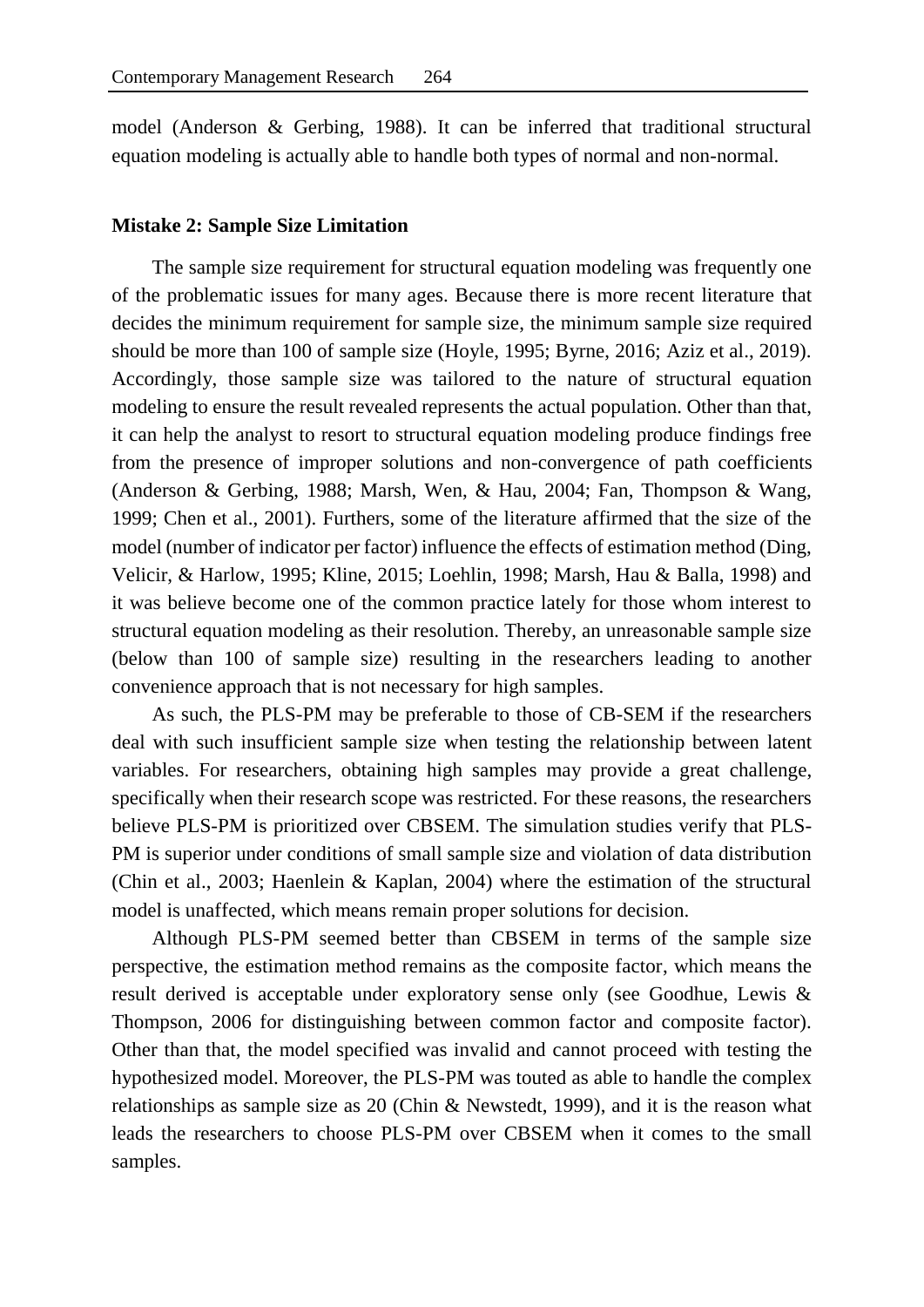The reason for choosing PLS-PM when involves a small sample is prohibited as the estimation method was actually developed, not resolving the sample issue. In statistics underpinning, population sampling is the process of a select subset of subjects or respondents that is representative of the entire population (Polkinghorne, 2005). The estimation obtained based on population sampling must be reflected with the actual population to ensure the real estimates are worth the research. To ensure such estimation is worthy, the sufficient sample size is necessary for statistical methodologies that involve a structural equation model approach.

The structural equation modeling approach for small sample size and the sample's minimum requirement remains questionable, although more studies discuss this issue (Herzog & Boomsma, 2009; Lai & Kelley, 2011; Bentler & Yuan, 1999). It is because of using the maximum likelihood estimator as one of the preferable estimators limiting the ability of structural equation modeling. Therefore, the best solution for small samples is to collect sufficient data and ensure the variable involves in the model has high quality. The researchers may adopt a strategy of enhancing items' quality through Item Response Theory (IRT; Embretson & Reise, 2013; Lord & Wingersky,1984; van der Linden & Hambleton, 2013) in the first place before subsequent to the analysis phase. On another typical occasion, the researchers may delete low-quality variables by scrutiny their value of factor loadings as recommended by Hair et al. (2019). Accordingly, the strength of factor loading is differ depending on the sample size requirement. Apart from that, the use of item parceling in the model may be beneficial for this situation since the sample size requirement is tied to the model's size (Landis, Beal, & Tesluk, 2000; Ronkko & Evermann, 2013). One conclusion can be made that the issue of sample size in the handling of structural equation modeling should be discontinued. Thus, such a plea is not admissible for researchers to switch to PLS-PM.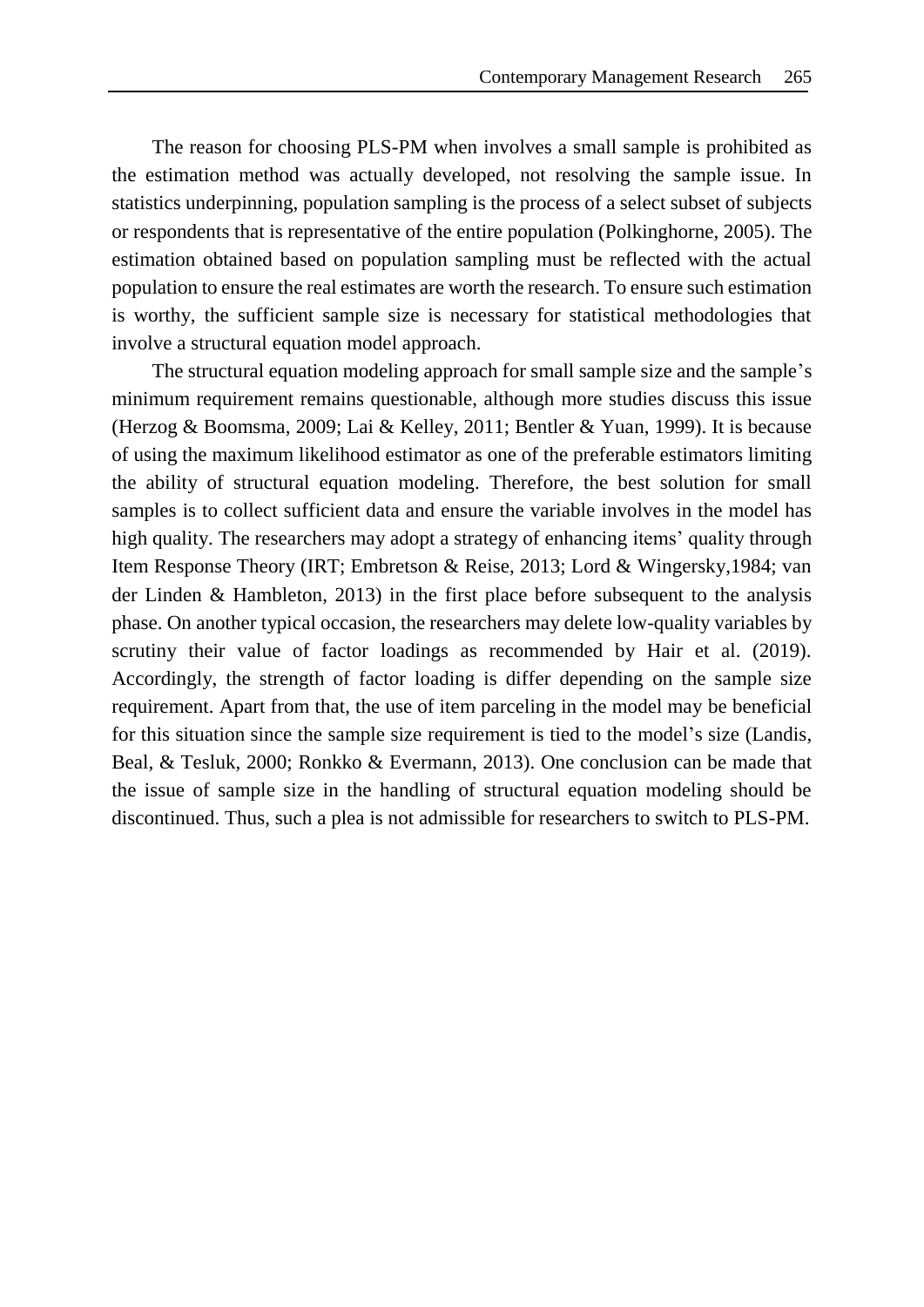| $\mathbf{\circ}$<br>$\overline{v}$<br><b>Factor Loading</b> | $\mathbf \sigma$<br>x.<br><b>Sample Size needed for Significance</b> |
|-------------------------------------------------------------|----------------------------------------------------------------------|
| 0.30                                                        | 350                                                                  |
| 0.35                                                        | 250                                                                  |
| 0.40                                                        | 200                                                                  |
| 0.45                                                        | 150                                                                  |
| 0.50                                                        | 120                                                                  |
| 0.55                                                        | 100                                                                  |
| 0.60                                                        | 85                                                                   |
| 0.65                                                        | 70                                                                   |
| 0.70                                                        | 60                                                                   |
| 0.75                                                        | 50                                                                   |

**Table 3** *Significance Factor Loading based on Sample Size*

Source: Hair et al. (2019)

#### **Mistake 3: Unsatisfactory of fitness index**

In structural equation modeling practice, the fitness model should be reported to reflect on how well the model being researched. It can be identified with the fitness index such as Chi-square normalized by degree of freedom (Chisq/df), Root Mean Square Error Approximation (RMSEA), Comparative Fit Index (CFI), Incremental Fit Index (IFI), Tucker-Lewis Index (TLI), and Normed Fit Index (NFI) as shown in Table 4. All of this fitness should be complying with the threshold values as it believes capable of identifying a misspecified model that cannot be proven by PLS-PM (McIntosh et al., 2014). To ensure the model can be tested with the covariance-based structural equation model, the researcher must confirm the fitness model through Confirmatory Factor Analysis (CFA). The CFA can be driven by two measurement models such as individual measurement and pooled measurement model. Among these, the pooled measurement model is much better than the other ones as it can take account of two indicators per factor and latent variable correlations (Chong, Nazim, & Ahmad, 2014).

This, however, the fitness index may not be completely satisfied when the researchers utilize the CFA technique. Because the required level for each fitness index is excessively high for research requirement as the parsimonious index (Chisq/df  $<$  3.0), absolute index (RMSEA  $< 0.08$ ), and incremental index (CFI, IFI, TLI, NFI  $> 0.90$ ). Generally, the model may have jeopardized if the model involves a great number of size variables and latent variables (Hair et al., 2017). Therefore, the measurement model's unsatisfactory fitness index can be one of the primer substances that pushes the researchers to move on to the other approach as PLS-PM that compromises with great help. Theoretically, the common factor adopted in the covariance structural equation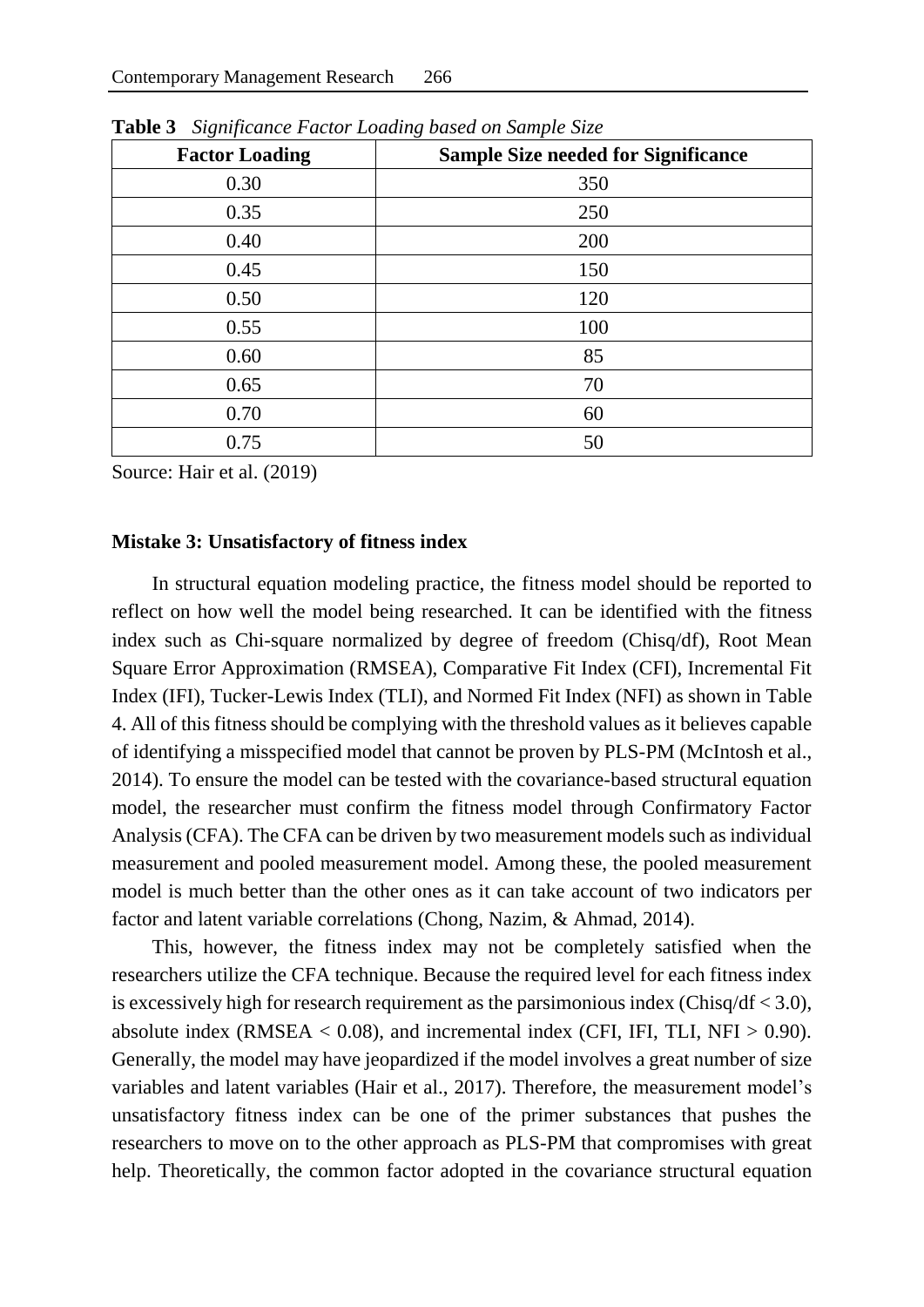model entails one of the strong literature and evidence, which means the model must be truly established. Apart from that, common method bias may affect the measurement fitness as the questionnaire was not familiar with the study's scope. Therefore, the assessment for common method bias becomes an interesting method to ascertain the applied researchers detecting the item problem. So far, there are three approaches available for examining the method bias, namely Harman Single-factor, common latent factor, and marker variables. Among them, Harman single factor is the most prominent technique across the field as it is very convenient and understandable. Thus, avoiding CB-SEM use due to improper fitness is not compromising the results for hypothesis testing can be trusted. Because selecting the wrong method for data analysis can lead to the wrong conclusions.

| <b>Categories</b>            | <b>Fitness Index</b>            | <b>Recommended</b> |
|------------------------------|---------------------------------|--------------------|
|                              |                                 | values             |
| Absolute Fit Index           | Chi-square                      |                    |
|                              | Root Mean Square Error          | < 0.08             |
|                              | Approximation (RMSEA)           |                    |
|                              | Goodness of Fit                 | > 0.90             |
| <b>Incremental Fit Index</b> | Adjusted Goodness of Fit (AGFI) |                    |
|                              | Comparative Fit Index (CFI)     | > 0.90             |
|                              | Tucker-Lewis Index (TLI)        | > 0.90             |
|                              | Normed Fit Index (NFI)          | > 0.90             |
| Parsimonious Fit             | Chi-square/degree of freedom    | < 5.0              |
| Index                        |                                 |                    |

**Table 4** *Fitness Indexes*

# **Mistake 4: Misunderstanding between Confirmatory and Exploratory Research**

While PLS-PM has been frequently used across research fields, but there are not many previous studies clearly explain the distinction between confirmatory and exploratory research. Many scholars claimed their study using PLS-PM because it works well with both confirmatory and exploratory research. It is important to know that confirmatory and exploratory research is different and have their own assumptions that need to be fulfilled. As a matter of fact, Ioannidis (2005) pointed out that most research findings are false. Thus, wrong results can lead to the wrong conclusion and eventually impacted the decisions.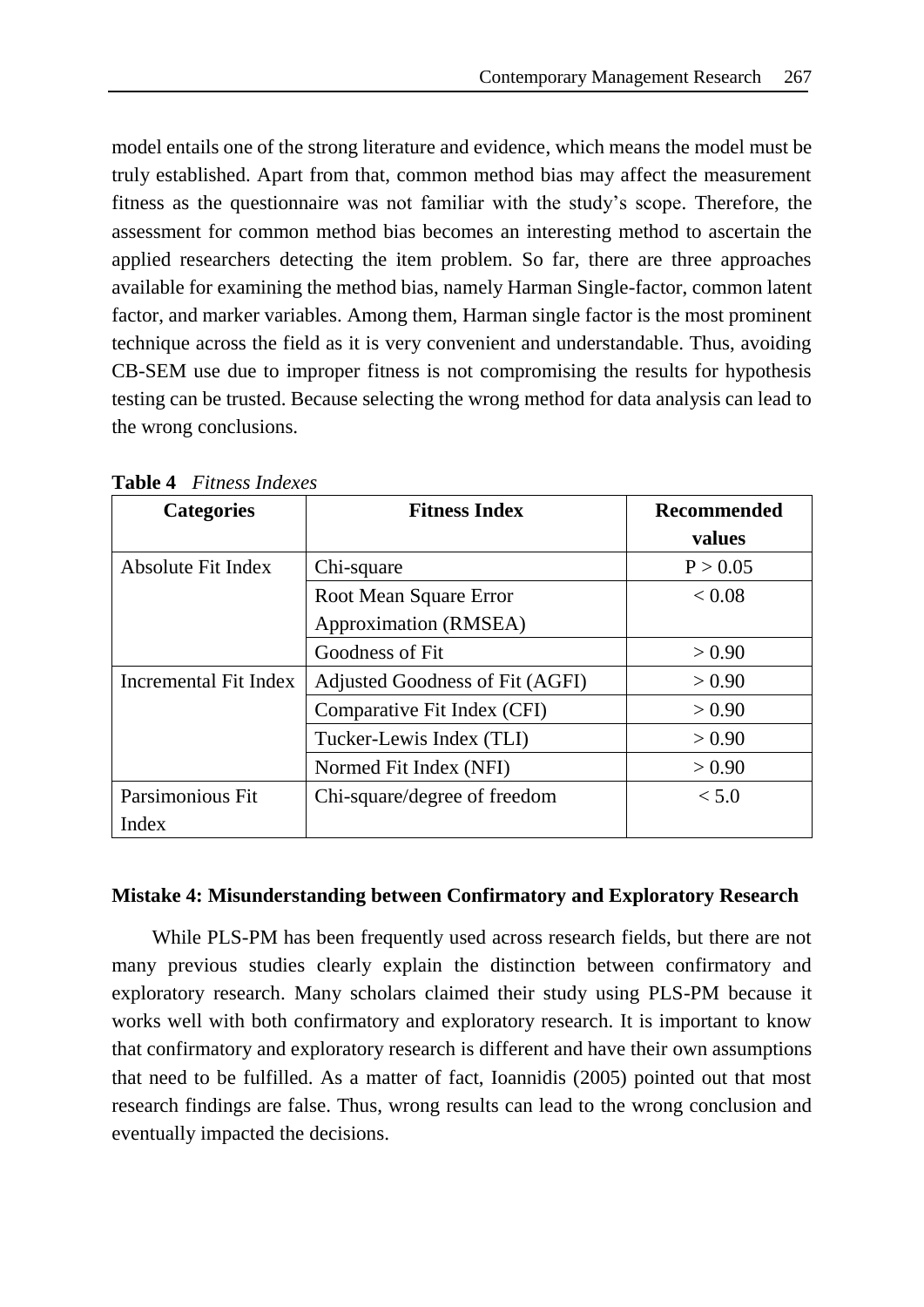According to Wagenmakers et al. (2012), sciences and social sciences can be bad in many ways, such as faulty logic, flawed design, and misuse of statistical analysis. The erroneous statistical method has gained increasing recently in management research, as explicitly addressed by Guide & Ketokivi (2015). Confirmatory theory proceeds from a priori hypotheses concerning some topic of interest (Jaeger & Halliday, 1998) to test those hypotheses. Most research programs rely on inductive to prove the alternative hypothesis can be true. For many instances, research has shown that applied researchers interest in seeking confirmation rather than exploration (Nickerson, 1998). In other words, it can help the researchers to gain some confidence in the validity of those hypotheses.

In contrast, the exploratory research using beta error (type II error rate) indicates that there is no significant effect even though the effect actually existed in the true population (Willaby et al., 2015; Rönkko & Evermann, 2013). Thus, exploratory research can be used to generate a hypothesis rather than testing the hypothesis. It should be noted that exploration is usually used to gain new insight from which new hypotheses might be developed (James & McCullosh, 1985). It is fruitful for prediction purposes or examining the potential relationships between constructs in a single model. Though Rigdon (2014) pointed out that the nature of the confirmation model can be changed if the researchers use different established theories in a single model, it should be noted that the measured item remains the same. It means that the idea to claim the model is in exploratory research not achieved as the original items are used to assess the construct (measurement model).

Henseler (2017) contemplated that the characteristics of the construct can determine the character of the research design. Accordingly, any factors that describe the behavioral construct should be examined with CBSEM (confirmatory method), while design-construct should be tested with PLS-PM (exploratory method). These distinctions could help the applied researchers to understand confirmation and exploration better, as summarized in table 5.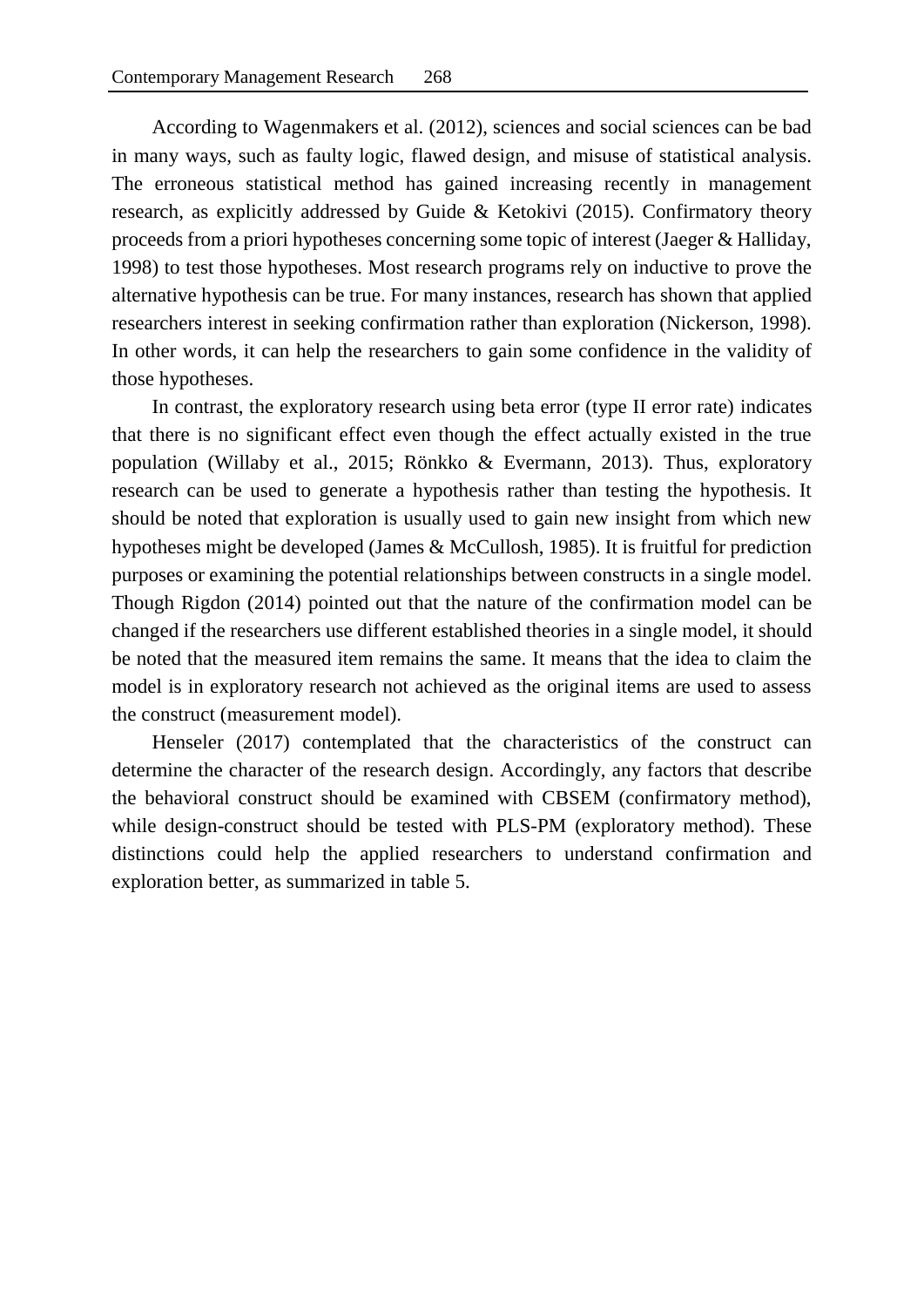| <b>CONFIRMATORY</b>                                                                                                                                           | <b>EXPLORATORY</b>                                                                                                                                                         |
|---------------------------------------------------------------------------------------------------------------------------------------------------------------|----------------------------------------------------------------------------------------------------------------------------------------------------------------------------|
| Replicating an established theory into a<br>new domain<br>- Confirming a pre-specified<br>relationship                                                        | Develop a new model based on lack of<br>evidence or fact<br>- Connecting ideas to understand cause-<br>effect                                                              |
| For estimating purpose<br>Statistically significant results<br>Definitive answers to hypotheses                                                               | For prediction purpose<br>Potential relationships<br>Novel relevant questions                                                                                              |
| For theory-driven<br>Hypotheses testing methods<br>Highest accuracy numerical models                                                                          | For data-driven                                                                                                                                                            |
| For theory testing<br>Testing a priori hypotheses<br>Maximizing the confidence in<br>conclusions                                                              | For theory development (exploration)<br>purpose)<br>Developing promising a posteriori<br>hypothesis<br>Designing efficient experiments<br>Reinforcing confirmed conclusion |
| For the common factor model                                                                                                                                   | For the composite factor model                                                                                                                                             |
| Modified the existing theory by<br>included a new path or construct                                                                                           | Entirely changing the measurement item<br>in existing theory                                                                                                               |
| Integrating theory                                                                                                                                            | Change the relationships between<br>construct from prior theories (reciprocal<br>relationships)                                                                            |
| Behavioral construct (attribute and<br>attitudes)                                                                                                             | Design construct (designer design the<br>construct)                                                                                                                        |
| Example:<br><b>Customer Satisfaction, Customer</b><br>Loyalty, Trust, Distrust, Attitudinal,<br>Communication, Affective, Emotion,<br>Leadership, Performance | Example:<br>Brand equity, Type of system,<br>Information source, Decision-making<br>perspective, Network structure,<br>Network capability, Technology,<br>Device, Location |

**Table 5** *Different between Confirmatory and Exploratory Research*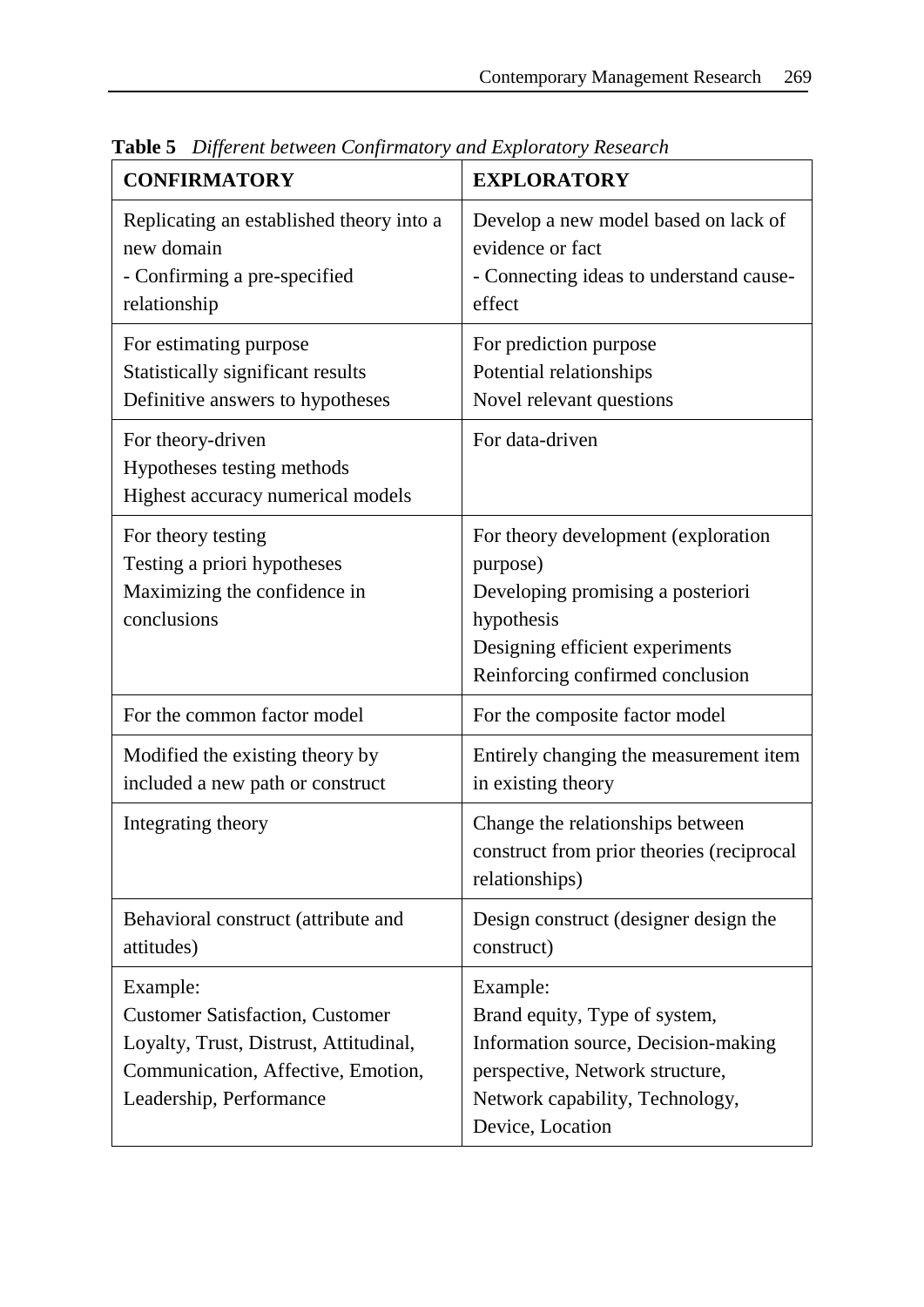### **Mistake 5: Poor Factor Loadings**

One of the essential approaches in SEM method is determining the value of factor loading for each construct. In CBSEM, this method was known as Confirmatory Factor Analysis (CFA), whereas in PLS-PM, the method was recognized as Confirmatory Composite Analysis (CCA). Both methods are used to evaluating the measurement model, but the ways for estimating the model are different. The value of factor loading is allowed for the reflective construct to assist the applied researcher in identifying the measured item's suitability under construct.

According to Awang et al. (2015) and Afthanorhan et al. (2019), the minimum value of factor loading is 0.60, although some other resources also accept the value of factor loading at least 0.50. This practice partially similar to PLS-PM but much more convenient as not many fitness indexes were deployed. Hair et al. (2019) suggested that the acceptable item loading is 0.708, but the researcher can consider another item loading between 0.40 and 0.70 as long as the AVE and CR are achieved. This reliability and validity are sensitive to the number of items per construct and the value of factor loading, as depicted in Table 6. It showed that the higher factor loading is, the higher value of AVE and CR are.

Nevertheless, many applied researchers move to PLS-PM because the loadings usually obtained larger than the value of factor loading from CBSEM. The AVE and CR can be achieved from this advantages as it is part of the measurement model assessment. It should be noted the value of item loading from CBSEM is considered as factor loading, whereas in PLS-PM, it was called composite loading. Thus, the researchers should be consistent with one method after knowing the character of the model.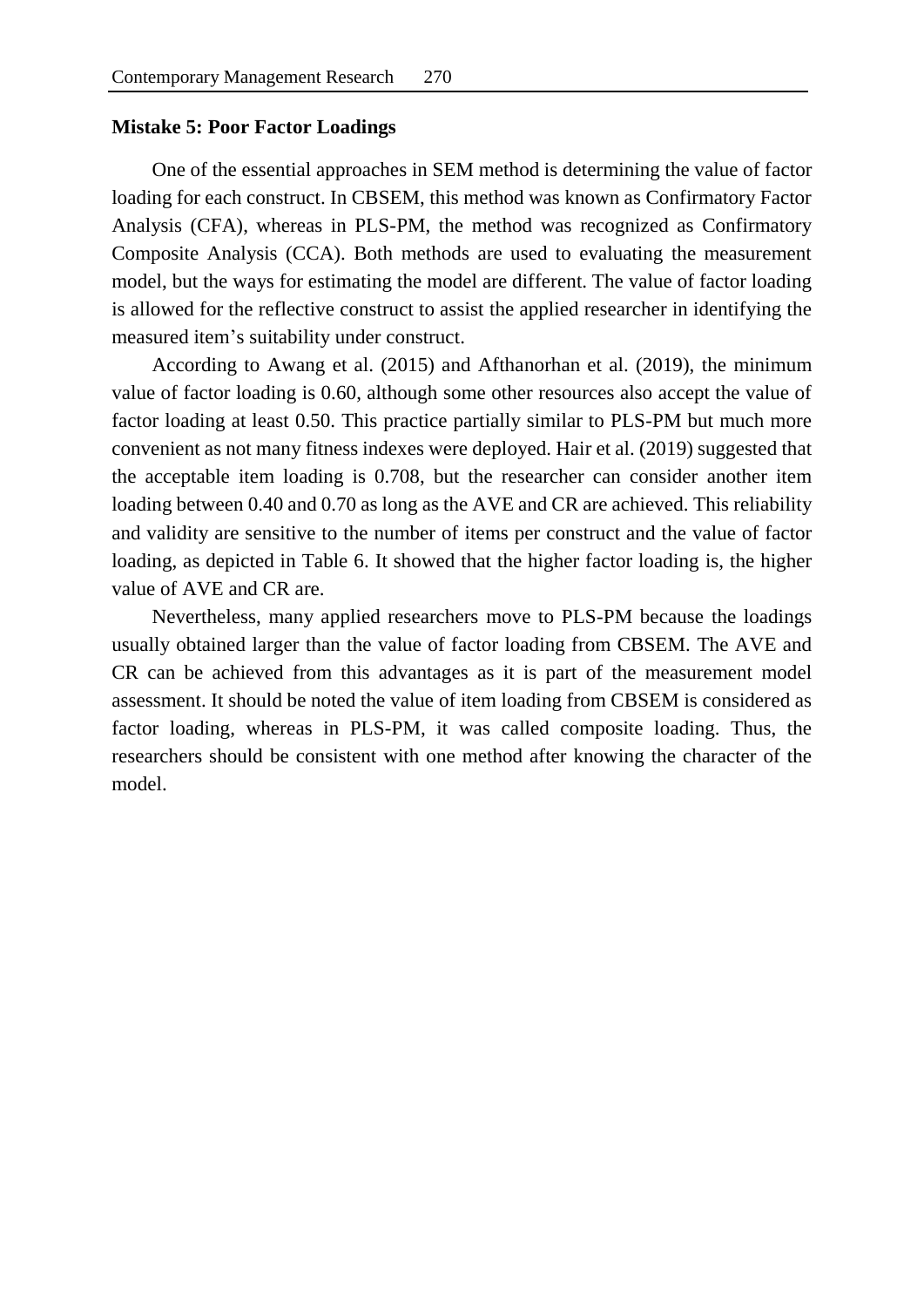| Number of      | <i>Rate of Frame for I actor Logarity's and III</i> Letter CIV<br><b>Factor Loading</b> | <b>AVE</b> | CR    | <b>Comment</b>      |
|----------------|-----------------------------------------------------------------------------------------|------------|-------|---------------------|
| <b>Items</b>   |                                                                                         |            |       |                     |
| $\overline{2}$ | 0.60                                                                                    | 0.360      | 0.529 | AVE and CR not      |
|                |                                                                                         |            |       | achieved            |
|                | 0.75                                                                                    | 0.563      | 0.720 | AVE and CR achieved |
|                | 0.90                                                                                    | 0.810      | 0.895 | AVE and CR achieved |
| $\overline{4}$ | 0.60                                                                                    | 0.360      | 0.692 | AVE and CR not      |
|                |                                                                                         |            |       | achieved            |
|                | 0.75                                                                                    | 0.563      | 0.837 | AVE and CR achieved |
|                | 0.90                                                                                    | 0.810      | 0.945 | AVE and CR achieved |
| 6              | 0.60                                                                                    | 0.360      | 0.771 | AVE not achieved    |
|                | 0.75                                                                                    | 0.563      | 0.885 | AVE and CR achieved |
|                | 0.90                                                                                    | 0.810      | 0.962 | AVE and CR achieved |
| 8              | 0.60                                                                                    | 0.360      | 0.818 | AVE not achieved    |
|                | 0.75                                                                                    | 0.563      | 0.911 | AVE and CR achieved |
|                | 0.90                                                                                    | 0.810      | 0.972 | AVE and CR achieved |
| 10             | 0.60                                                                                    | 0.360      | 0.849 | AVE not achieved    |
|                | 0.75                                                                                    | 0.563      | 0.928 | AVE and CR achieved |
|                | 0.90                                                                                    | 0.810      | 0.977 | AVE and CR achieved |

**Table 6** *Rule of Thumb for Factor Loadings and AVE and CR*

# **CONCLUDING REMARKS**

PLS-PM and CB-SEM generate the parameter estimates differently and offer different settings for the applied researchers. There are times where we want to understand the behavior of the fitness index. There are also times when we really want to handle the non-normal data and small sample size. We can get different findings from different methods, not because one method is good and another one is bad, but those methods actually approach the data using different philosophies.

If you are a good researcher, you will know to make a decision when analyzing the data, and if you are not familiar with these concepts and arguments, then we would encourage you to read the research papers from "*Organizational Research Methods*," *Structural Equation Modeling*" journal and articles cited in the reference list. From here, the researchers can learn how the usefulness of PLS-PM and CB-SEM, then create a value judgment on which method is more relevant for your quantitative research analysis.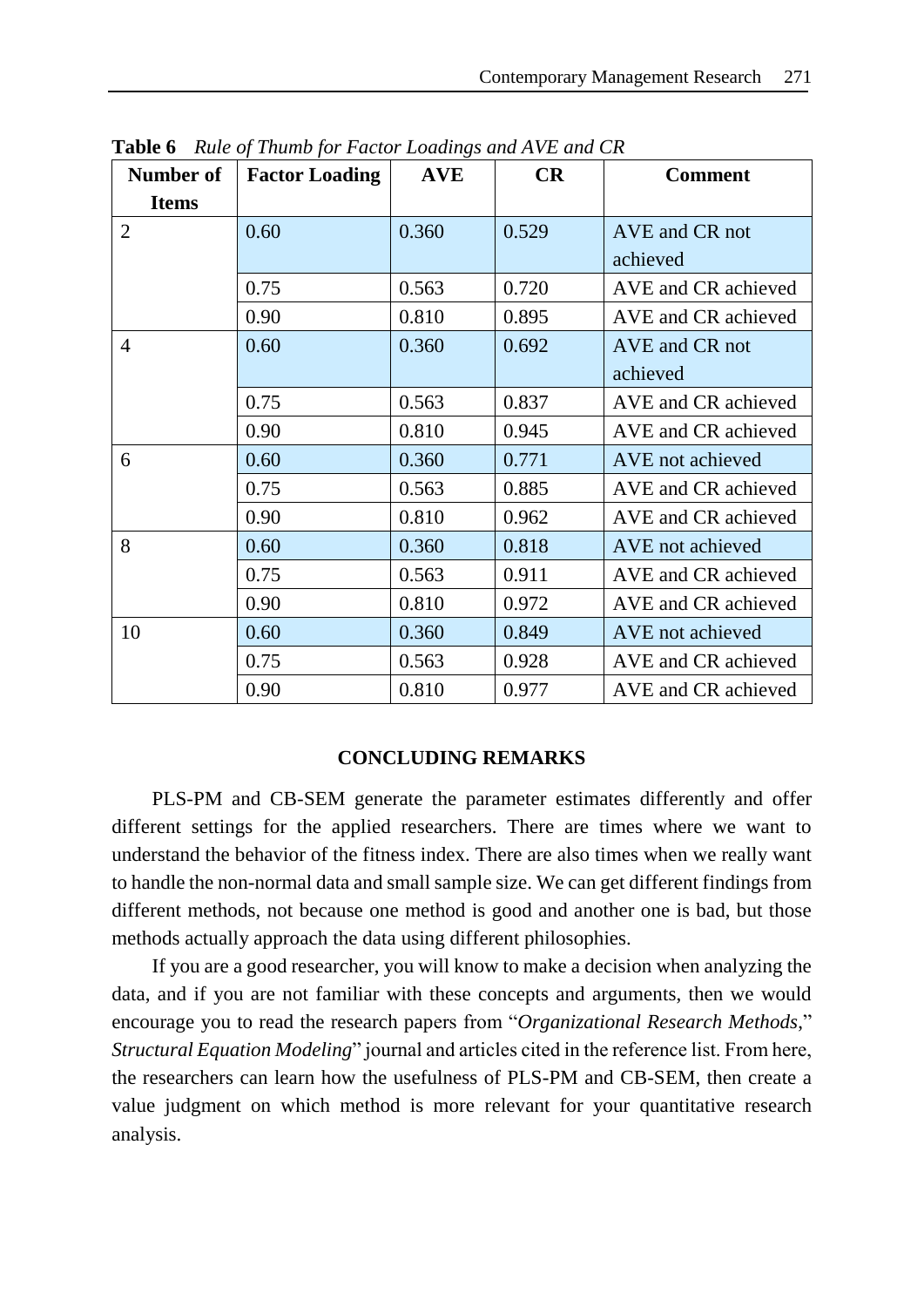For those of you that overuse PLS-PM in management research, be careful about moderating the hater's statements by justifying the choice to use PLS-PM. We also strongly encourage you to consider CB-SEM technique as it might be a better tool for some of your research projects (Asnawi et al., 2019). Be sure to understand the PLS-PM and CB-SEM, then use them properly as both of them can complement each other in data analysis. There also have several prominent researchers have now acknowledged the value of PLS-PM technique. Evidently, many top-tier journals in the management field accept the use of PLS-PM technique, and an extension of PLS methods such as efficient PLS, consistent PLS, weighted PLS, and PLS prediction are now introduced to cater to the limitation of traditional PLS-PM. We believe this paper can stimulate the SEM users to respect PLS-PM and CB-SEM techniques to accept the variety of research methods.

## **REFERENCES**

- Afthanorhan, A., Awang, Z., Rashid, N., Foziah, H., & Ghazali, P. (2019). Assessing the effects of service quality on customer satisfaction. *Management Science Letters*, *9*(1), 13-24. <https://doi.org/10.5267/j.msl.2018.11.004>
- Afthanorhan, A., Awang, Z., Salleh, F., Ghazali, P., & Rashid, N. (2018). The effect of product quality, medical price and staff skills on patient loyalty via cultural impact in medical tourism. *Management Science Letters*, *8*(12), 1421-1424. <https://doi.org/10.5267/j.msl.2018.10.004>
- Aimran, A. N., Ahmad, S., Afthanorhan, A., & Awang, Z. (2017a). The development of comparative bias index. In *AIP Conference Proceedings* (Vol. 1870, No. 1, p. 060008). AIP Publishing. <https://doi.org/10.1063/1.4995935>
- AL-Mhasnah, A., Salleh, F., Afthanorhan, A., & Ghazali, P. (2018). The relationship between services quality and customer satisfaction among Jordanian healthcare sector. *Management Science Letters*, 8(12), 1413-1420. <https://doi.org/10.5267/j.msl.2018.10.003>
- Aguirre-Urreta, M. I., & Marakas, G. M. (2014). A rejoinder to rigdon et al (2014). *Information Systems Research, 25*(4), 785-788. <https://doi.org/10.1287/isre.2014.0545>
- Aguirre-Urreta, M. I., & Rönkkö, M. (2018). Statistical inference with PLSc using bootstrap confidence intervals. *MIS Quarterly, 42*(3), 1001-1020. <https://doi.org/10.25300/misq/2018/13587>
- Anderson, J. C., & Gerbing, D. W. (1988). Structural equation modeling in practice: A review and recommended two-step approach. *Psychological Bulletin*, 103(3), 411-423. <https://doi.org/10.1037/0033-2909.103.3.411>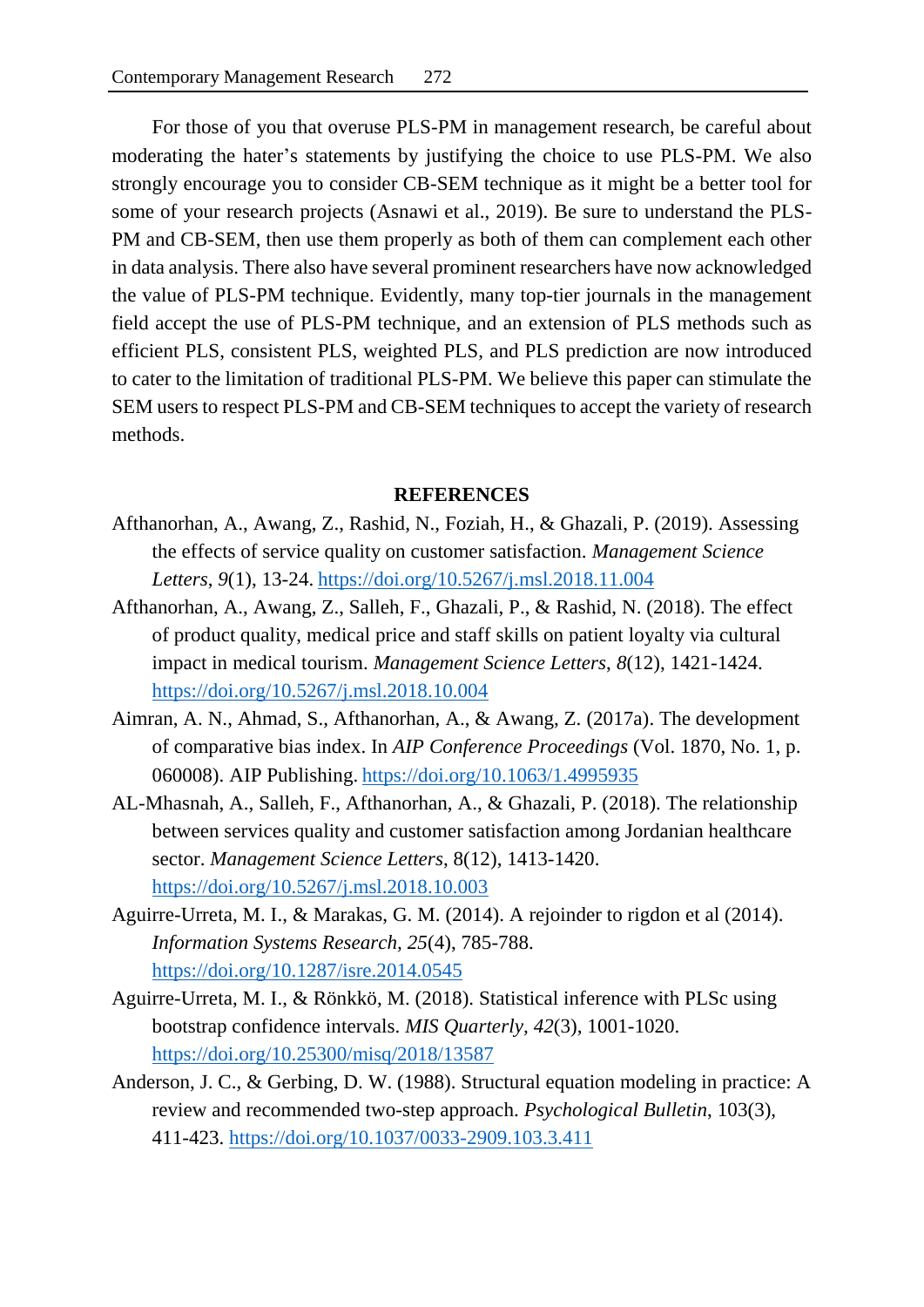- Antonakis, J., Bendahan, S., Jacquart, P., & Lalive, R. (2010). On making causal claims: A review and recommendations. *The Leadership Quarterly*, *21*(6), 1086- 1120. <https://doi.org/10.1016/j.leaqua.2010.10.010>
- Asnawi, A., Awang, Z., Afthanorhan, A., Mohamad, M., & Karim, F. (2019). The influence of hospital image and service quality on patients' satisfaction and loyalty. *Management Science Letter*s, 9(6), 911-920. <https://doi.org/10.5267/j.msl.2019.2.011>
- Awang, Z. (2015). *SEM made simple: A gentle approach to learning Structural Equation Modeling*. MPWS Rich Publication.
- Aziz, M., Adnan, A., Afthanorhan, A., Foziah, H., Ishak, S., & Rashid, N. (2019). The influence of employer value proposition in talent demand towards talent shortage in the Malaysian Islamic banking institutions: A SEM approach. *Management Science Letters*, 9(6), 843-850. <https://doi.org/10.5267/j.msl.2019.3.004>
- Bentler, P. M., & Yuan, K. H. (1999). Structural equation modeling with small samples: Test statistics. *Multivariate behavioral research*, 34(2), 181-197. <https://doi.org/10.1207/s15327906mb340203>
- Bollen, K. A. (1989). A new incremental fit index for general structural equation models*. Sociological Methods & Research*, 17(3), 303-316. <https://doi.org/10.1177/0049124189017003004>
- Bollen, K. A. (2011). Evaluating effect, composite, and causal indicators in structural equation models. *Mis Quarterly, 35*(2), 359-372. <https://doi.org/10.2307/23044047>
- Bollen, K. A., & Diamantopoulos, A. (2017). In defense of causal-formative indicators: A minority report. *Psychological Methods*, *22*(3), 581. <https://doi.org/10.1037/met0000056>
- Bollen, K. A., & Noble, M. D. (2011). Structural equation models and the quantification of behavior. *Proceedings of the National Academy of Sciences*, 108(Supplement 3), 15639-15646. <https://doi.org/10.1073/pnas.1010661108>
- Byrne, B. M. (2016). Structural equation modeling with AMOS: Basic concepts, applications, and programming. Routledge.
- Chen, F., Bollen, K. A., Paxton, P., Curran, P. J., & Kirby, J. B. (2001). Improper solutions in structural equation models: Causes, consequences, and strategies. *Sociological Methods & Research*, *29*(4), 468-508. <https://doi.org/10.1177/0049124101029004003>
- Chin, W. W., & Newsted, P. R. (1999). Structural equation modeling analysis with small samples using partial least squares. *Statistical Strategies for Small Sample Research, 1*(1), 307-341.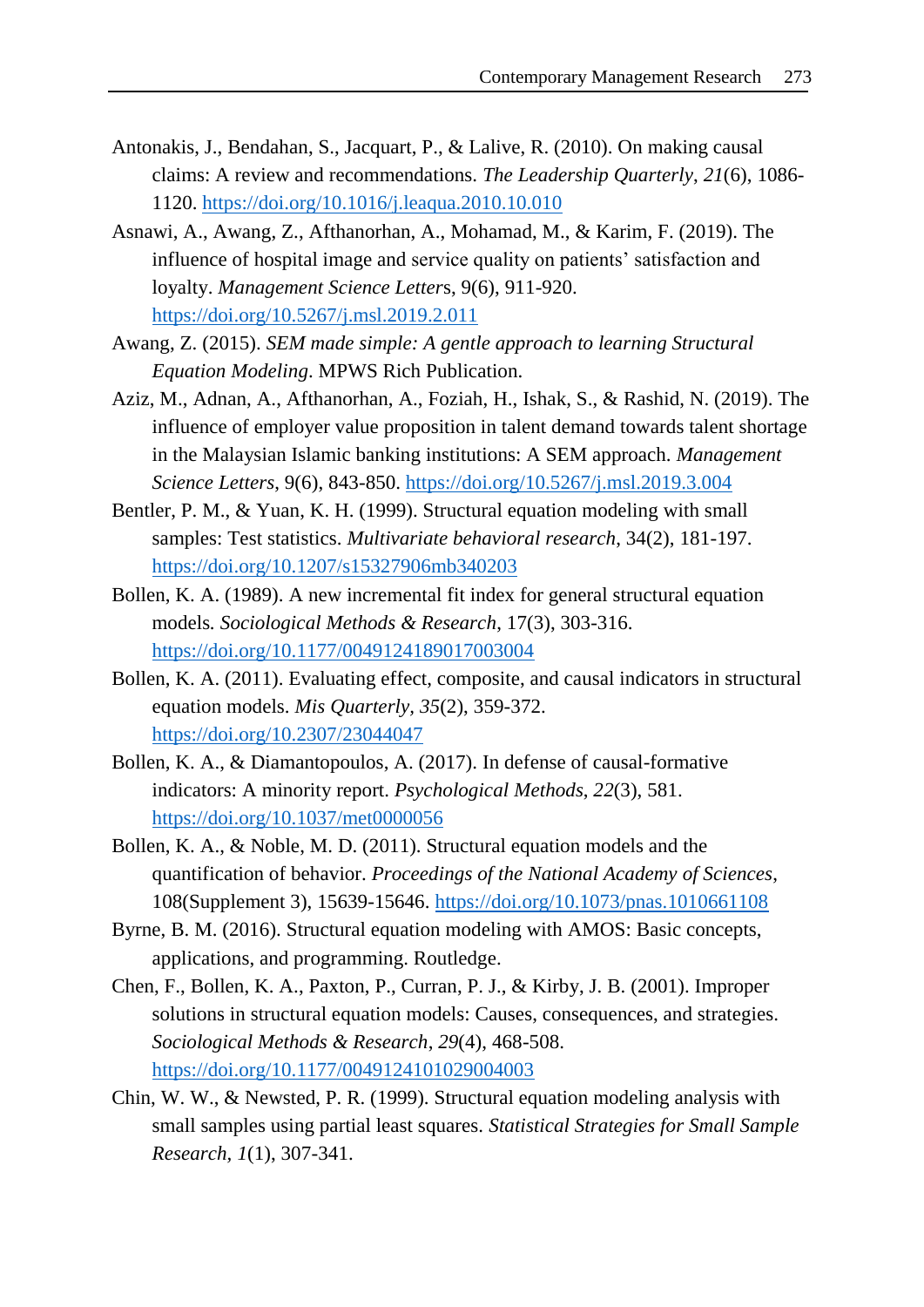- Chin, W. W., Marcolin, B. L., & Newsted, P. R. (2003). A partial least squares latent variable modeling approach for measuring interaction effects: Results from a Monte Carlo simulation study and an electronic-mail emotion/adoption study. *Information Systems Research*, *14*(2), 189-217. <https://doi.org/10.1287/isre.14.2.189.16018>
- Chong, E. E., Nazim, A., & Ahmad, S. B. (2014). A comparison between individual confirmatory factor analysis and pooled confirmatory factor analysis: An analysis of library service quality, a case study at a public university in Terengganu. *International Journal of Engineering Science and Innovative Technology, 3*(1), 110-116.
- Dijkstra, T. K., & Henseler, J. (2015). Consistent Partial Least Squares Path Modeling. *MIS Quarterly*, *39*(2).
- Dijkstra, T. K., & Schermelleh-Engel, K. (2014). Consistent partial least squares for nonlinear structural equation models. *Psychometrika*, *79*(4), 585-604. <https://doi.org/10.1007/s11336-013-9370-0>
- Ding, L., Velicer, W. F., & Harlow, L. L. (1995). Effects of estimation methods, number of indicators per factor, and improper solutions on structural equation modeling fit indices. *Structural Equation Modeling: A Multidisciplinary Journal*, *2*(2), 119-143. <https://doi.org/10.1080/10705519509540000>
- Embretson, S. E., & Reise, S. P. (2013). Item response theory. Psychology Press.
- Fan, X., Thompson, B., & Wang, L. (1999). Effects of sample size, estimation methods, and model specification on structural equation modeling fit indexes. *Structural Equation Modeling: A Multidisciplinary Journal*, *6*(1), 56-83. <https://doi.org/10.1080/10705519909540119>
- Fornell, C., & Bookstein, F. L. (1982). Two structural equation models: LISREL and PLS applied to consumer exit-voice theory. *Journal of Marketing research*, 440- 452. <https://doi.org/10.2307/3151718>
- Goodhue, D. L., Lewis, W., & Thompson, R. (2012). Comparing PLS to regression and LISREL: A response to Marcoulides, Chin, and Saunders. *Mis Quarterly*, 703-716. <https://doi.org/10.2307/41703476>
- Goodhue, D., Lewis, W., & Thompson, R. (2006, January). PLS, small sample size, and statistical power in MIS research. In System Sciences, 2006. HICSS'06. *Proceedings of the 39th Annual Hawaii International Conference on* (Vol. 8, pp. 202b-202b). IEEE. <https://doi.org/10.1109/hicss.2006.381>
- Guide Jr, V. D. R., & Ketokivi, M. (2015). Notes from the Editors: Redefining some methodological criteria for the journal. *Journal of Operations Management*, *37*(1), v-viii. [https://doi.org/10.1016/s0272-6963\(15\)00056-x](https://doi.org/10.1016/s0272-6963(15)00056-x)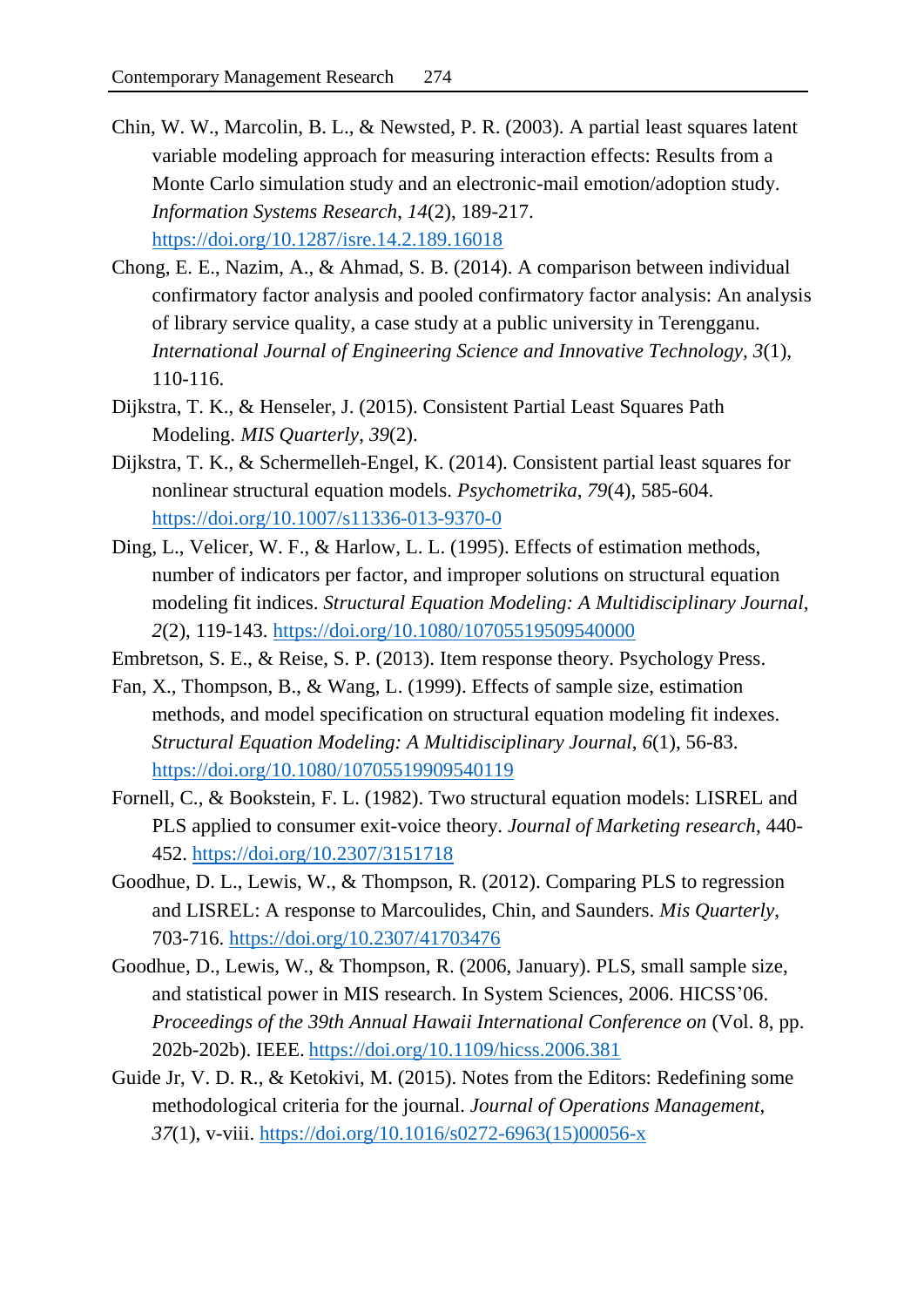- Haenlein, M., & Kaplan, A. M. (2004). A beginner's guide to partial least squares analysis. Understanding statistics, *3*(4), 283-297. [https://doi.org/10.1207/s15328031us0304\\_4](https://doi.org/10.1207/s15328031us0304_4)
- Hair, J. F., Risher, J. J., Sarstedt, M., & Ringle, C. M. (2019). When to use and how to report the results of PLS-SEM. *European Business Review*. <https://doi.org/10.1108/ebr-11-2018-0203>
- Hair Jr, J. F., Matthews, L. M., Matthews, R. L., & Sarstedt, M. (2017). PLS-SEM or CB-SEM: Updated guidelines on which method to use. *International Journal of Multivariate Data Analysis*, *1*(2), 107-123. <https://doi.org/10.1504/ijmda.2017.087624>
- Henseler, J., Hubona, G., & Ray, P. A. (2016). Using PLS path modeling in new technology research: Updated guidelines. *Industrial Management & Data*  S*ystems*, *116*(*1), 2-20*. <https://doi.org/10.1108/imds-09-2015-0382>
- Henseler, J. (2017). Bridging design and behavioral research with variance-based structural equation modeling. *Journal of* A*dvertising*, *46*(1), 178-192. <https://doi.org/10.1080/00913367.2017.1281780>
- Henseler, J., Ringle, C. M., & Sarstedt, M. (2015). A new criterion for assessing discriminant validity in variance-based structural equation modeling. *Journal of the Academy of Marketing Science, 43*(1), 115-135. <https://doi.org/10.1007/s11747-014-0403-8>
- Herzog, W., & Boomsma, A. (2009). Small-sample robust estimators of noncentralitybased and incremental model fit. *Structural Equation Modeling*, *16*(1), 1-27. <https://doi.org/10.1080/10705510802561279>
- Hoyle, R. H. (1995). *Structural equation modeling: Concepts, issues, and applications*. Sage.
- Hwang, H., Takane, Y., & Tenenhaus, A. (2015). An alternative estimation procedure for partial least squares path modeling. *Behaviormetrik*a, *42*(1), 63-78. <https://doi.org/10.2333/bhmk.42.63>
- Ioannidis, J. P. (2005). Why most published research findings are false. *PLoS Medicine*, *2*(8), e124.
- James, F. C., & McCulloch, C. E. (1985). Data analysis and the design of experiments in ornithology. In *Current Ornithology* (pp. 1-63). Springer, Boston, MA. [https://doi.org/10.1007/978-1-4613-2385-3\\_1](https://doi.org/10.1007/978-1-4613-2385-3_1)
- Jaeger, R. G., & Halliday, T. R. (1998). On confirmatory versus exploratory research. *Herpetologica*, S64-S66.
- Jöreskog, K. G., & Sörbom, D. (1989). *LISREL 7: A guide to the program and applications*. Spss.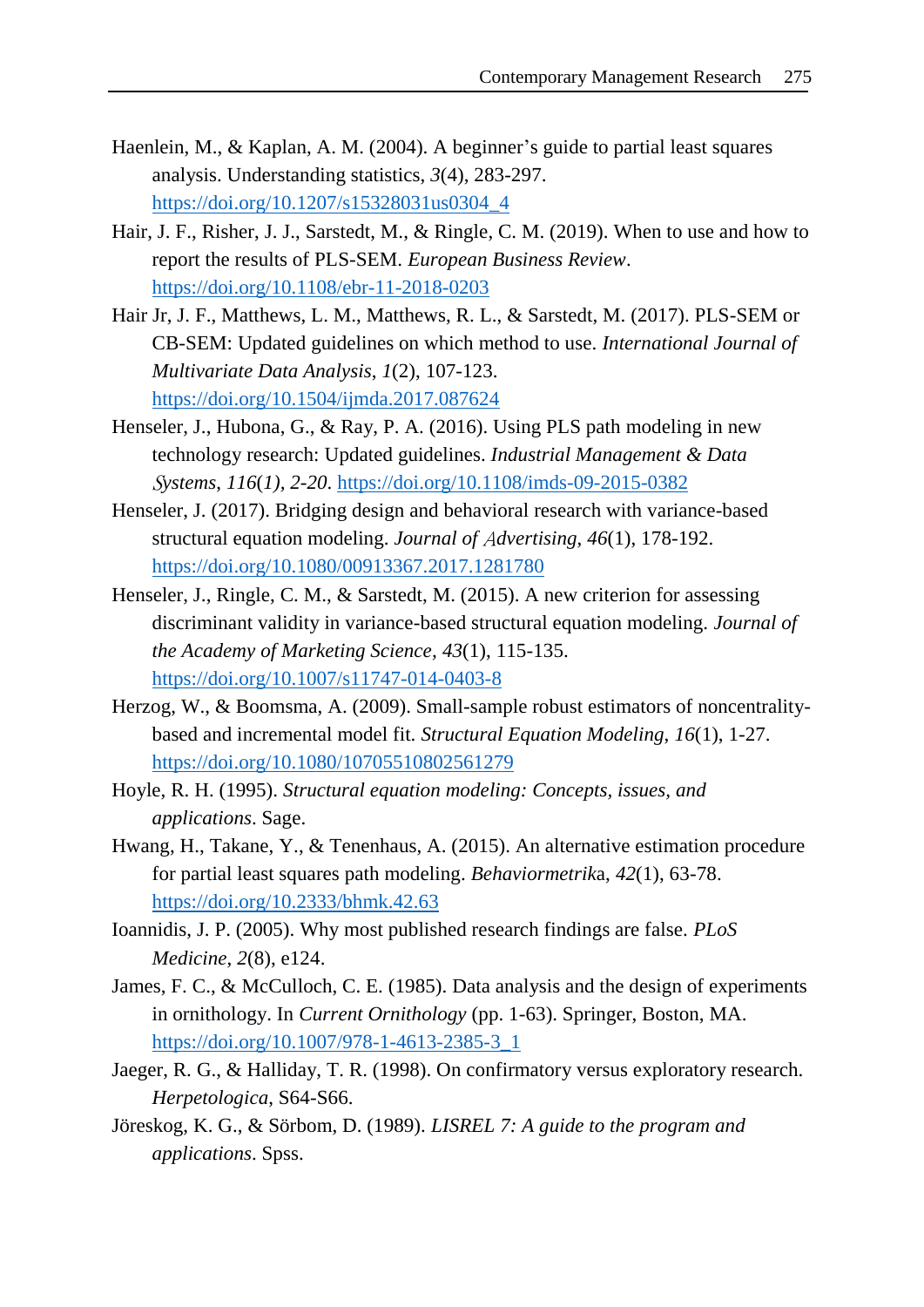- Kline, R. B. (2015). *Principles and practice of structural equation modeling*. Guilford publications.
- Lai, K., & Kelley, K. (2011). Accuracy in parameter estimation for targeted effects in structural equation modeling: Sample size planning for narrow confidence intervals. *Psychological Methods*, *16*(2), 127. <https://doi.org/10.1037/a0021764>
- Landis, R. S., Beal, D. J., & Tesluk, P. E. (2000). A comparison of approaches to forming composite measures in structural equation models. *Organizational Research Methods*, 3(2), 186-207. <https://doi.org/10.1177/109442810032003>
- Loehlin, J. C. (1998). Latent variable models: An introduction to factor, path, and structural analysis. Lawrence Erlbaum Associates Publishers.
- Lohmöller, J. B. (1989). Predictive vs. structural modeling: PLS vs. ML. In *Latent Variable Path Modeling with Partial Least Squares* (pp. 199-226). Physica, Heidelberg. [https://doi.org/10.1007/978-3-642-52512-4\\_5](https://doi.org/10.1007/978-3-642-52512-4_5)
- Marsh, H. W., Hau, K. T., Balla, J. R., & Grayson, D. (1998). Is more ever too much? The number of indicators per factor in confirmatory factor analysis. *Multivariate Behavioral Research*, *33*(2), 181-220. [https://doi.org/10.1207/s15327906mbr3302\\_1](https://doi.org/10.1207/s15327906mbr3302_1)
- Marsh, H. W., Wen, Z., & Hau, K. T. (2004). Structural equation models of latent interactions: evaluation of alternative estimation strategies and indicator construction. *Psychological Methods*, *9*(3), 275. [https://doi.org/10.1037/1082-](https://doi.org/10.1037/1082-989x.9.3.275) [989x.9.3.275](https://doi.org/10.1037/1082-989x.9.3.275)
- McIntosh, C. N., Edwards, J. R., & Antonakis, J. (2014). Reflections on partial least squares path modeling. *Organizational Research Methods*, 17(2), 210-251. <https://doi.org/10.1177/1094428114529165>
- Nickerson, R. S. (1998). Confirmation bias: A ubiquitous phenomenon in many guises. *Review of General Psychology*, *2*(2), 175-220. <https://doi.org/10.1037/1089-2680.2.2.175>
- Polkinghorne, D. E. (2005). Language and meaning: Data collection in qualitative research. *Journal of Counseling Psychology*, *52*(2), 137-145. <https://doi.org/10.1037/0022-0167.52.2.137>
- Ringle, C. M., Sarstedt, M., Mitchell, R., & Gudergan, S. P. (2018). Partial least squares structural equation modeling in HRM research. *The International Journal of Human Resource Management,* 1-27.
- Rigdon, E. E. (2014). Rethinking partial least squares path modeling: Breaking chains and forging ahead. *Long Range Planning*, *47*(3), 161-167. <https://doi.org/10.1016/j.lrp.2014.02.003>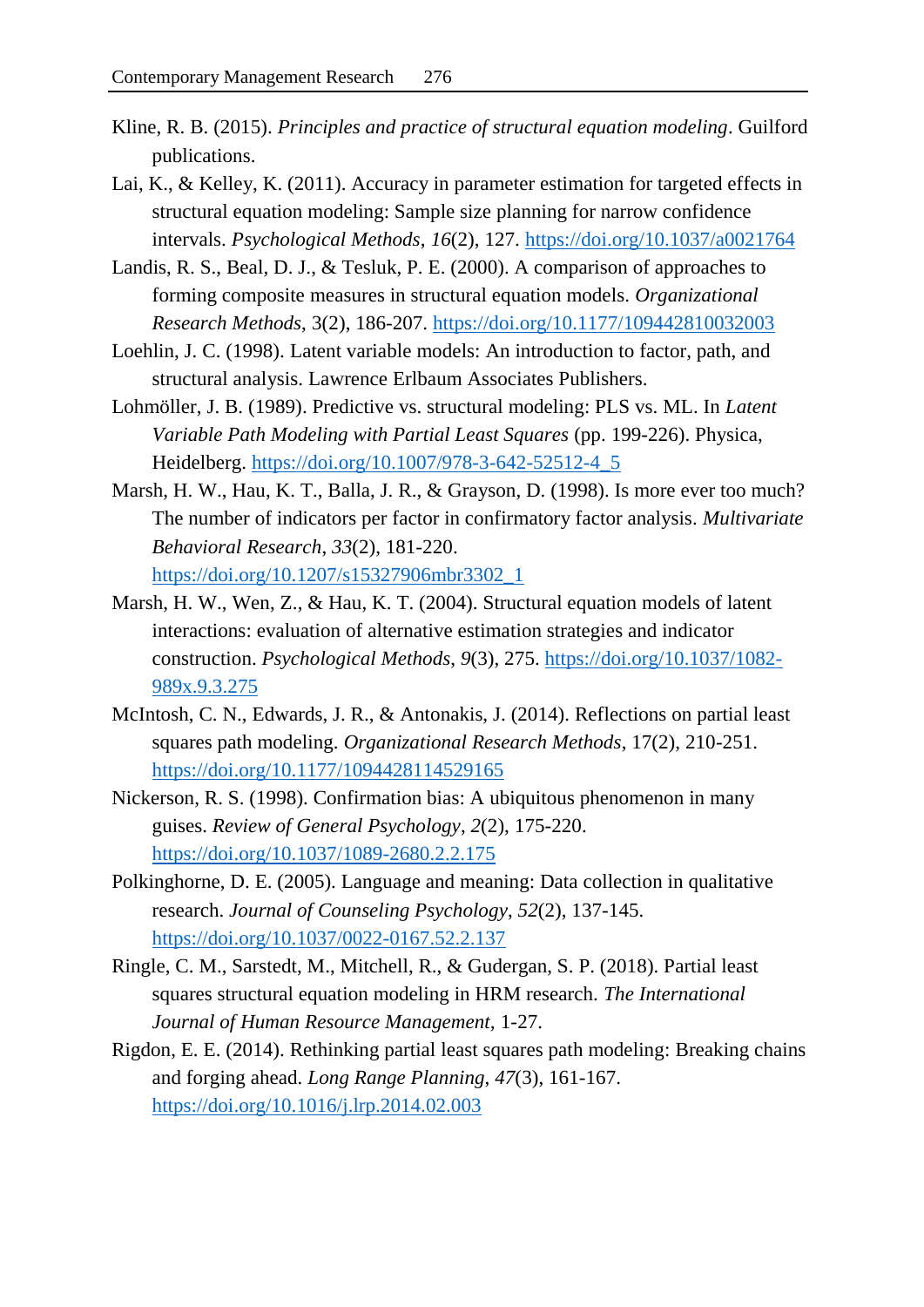- Rönkkö, M., & Evermann, J. (2013). A critical examination of common beliefs about partial least squares path modeling. *Organizational Research Methods*, *16*(3), 425-448. <https://doi.org/10.1177/1094428112474693>
- Rönkkö, M., McIntosh, C. N., & Antonakis, J. (2015). On the adoption of partial least squares in psychological research: Caveat emptor. *Personality and Individual Differences*, *87*, 76-84. <https://doi.org/10.1016/j.paid.2015.07.019>
- Rönkkö, M., McIntosh, C. N., Antonakis, J., & Edwards, J. R. (2016). Partial least squares path modeling: Time for some serious second thoughts. *Journal of Operations Management*, *47*, 9-27. <https://doi.org/10.1016/j.jom.2016.05.002>
- Sarstedt, M., Hair, J. F., Ringle, C. M., Thiele, K. O., & Gudergan, S. P. (2016). Estimation issues with PLS and CBSEM: Where the bias lies!. *Journal of Business Research*, *69*(10), 3998-4010. <https://doi.org/10.1016/j.jbusres.2016.06.00>
- Schuberth, F., Henseler, J., & Dijkstra, T. K. (2018). Partial least squares path modeling using ordinal categorical indicators. *Quality & Quantity*, *52*(1), 9-35. <https://doi.org/10.1007/s11135-016-0401-7>
- Takane, Y., & Hwang, H. (2017). Comparisons among several consistent estimators of structural equation models. *Behaviormetrika*, *45*(1), 157-188. <https://doi.org/10.1007/s41237-017-0045-5>
- van der Linden, W. J., & Hambleton, R. K. (Eds.). (2013). Handbook of modern item response theory. Springer Science & Business Media.
- Vandenberg, R. J. (2006). Introduction: Statistical and Methodological Myths and Urban Legends: Where, Pray Tell, Did They Get This Idea?. *Organizational Research Methods, 9*(2), 194-201. <https://doi.org/10.1177/1094428105285506>
- Wagenmakers, E. J., Wetzels, R., Borsboom, D., van der Maas, H. L., & Kievit, R. A. (2012). An agenda for purely confirmatory research. *Perspectives on Psychological Science*, *7*(6), 632-638.

<https://doi.org/10.1177/1745691612463078>

- Willaby, H. W., Costa, D. S., Burns, B. D., MacCann, C., & Roberts, R. D. (2015). Testing complex models with small sample sizes: A historical overview and empirical demonstration of what partial least squares (PLS) can offer differential psychology. *Personality and Individual Differences*, *84*, 73-78. <https://doi.org/10.1016/j.paid.2014.09.008>
- Wold, H. (2004). Partial least squares. *Encyclopedia of Statistical Sciences*, 9.
- Yuan, K. H., & Bentler, P. M. (1998). Normal theory based test statistics in structural equation modelling. *British Journal of Mathematical and Statistical Psychology*, *51(*2), 289-309. <https://doi.org/10.1111/j.2044-8317.1998.tb00682.x>